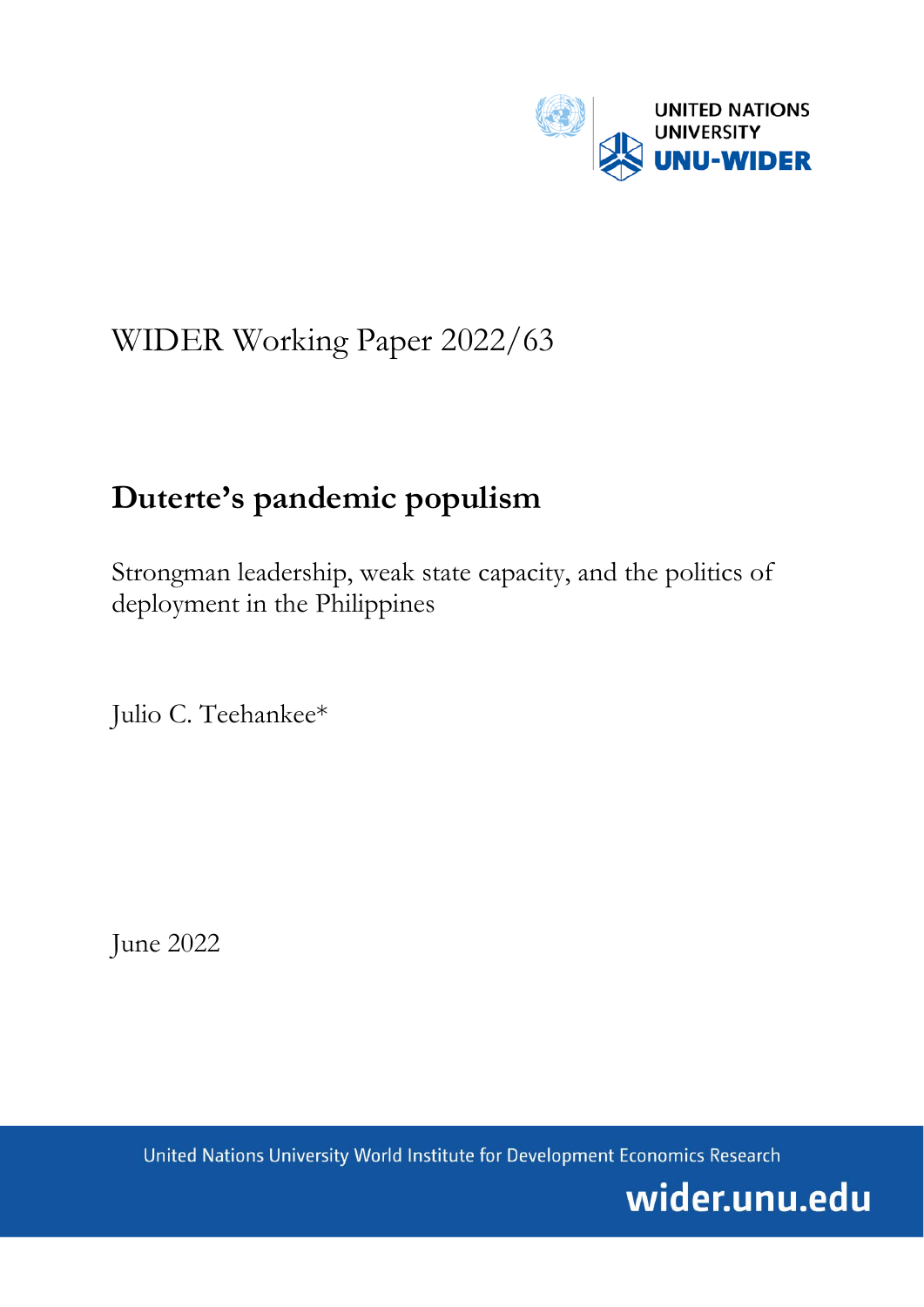**Abstract:** The outbreak of the COVID-19 pandemic undermined the populist legacy of Philippine president Rodrigo R. Duterte. Despite implementing one of the longest and strictest lockdowns globally, the country has struggled with controlling the pandemic. While Duterte looks to have triumphed in his attack on human rights and press freedom, his government's record in combating the virus has been spotty at best. Yet Duterte's populism has proven to be resilient. He has remained extremely popular, with a September 2021 national survey reporting 81 per cent approval of his government's response to the pandemic and 91 per cent of respondents expressing trust in his leadership. The irony of Duterte's populist resilience amid his poor pandemic response serves to highlight his mastery of political deployment within a weak state. Two significant inputs are required to deploy state capacity into a range of outcomes: political coalitions (including leadership, classes, and parties) and a balance of social forces. The 'politics of deployment' depends on the quality of decision-making of state leadership and the political coalitions forged to support such decision-making. Decisions, in turn, depend on the balance of social forces—the resistance or support of various sectors in society. This paper will unpack Duterte's deployment of 'brute force governance' (which he earlier employed in his bloody 'war on drugs') in addressing the COVID-19 crisis in the Philippines.

**Key words:** COVID-19, pandemic, Philippines, populism, Rodrigo Duterte

#### **JEL classification:** B52, H10, H11, H12

**Acknowledgements:** The author would like to thank Rosa Babel Calilung-Teehankee for her invaluable research assistance; and Rachel M. Gisselquist and Amy S. Patterson for insightful comments that helped to crystallize the arguments of this paper.

\* De La Salle University, Manilla, Philippines; [julio.teehankee@dlsu.edu.ph](mailto:julio.teehankee@dlsu.edu.ph)

This paper has been prepared as part of the UNU-WIDER research initiative on [COVID-19 and the state –](https://www.wider.unu.edu/node/239521) comparative [experiences in the Global South,](https://www.wider.unu.edu/node/239521) which is a component of the projec[t The state and statebuilding in the Global South –](https://www.wider.unu.edu/node/237413) international [and local interactions.](https://www.wider.unu.edu/node/237413)

Copyright © UNU-WIDER 2022

UNU-WIDER employs a fair use policy for reasonable reproduction of UNU-WIDER copyrighted content—such as the reproduction of a table or a figure, and/or text not exceeding 400 words—with due acknowledgement of the original source, without requiring explicit permission from the copyright holder.

Information and requests: publications@wider.unu.edu

ISSN 1798-7237 ISBN 978-92-9267-194-5

#### <https://doi.org/10.35188/UNU-WIDER/2022/194-5>

Typescript prepared by Luke Finley.

United Nations University World Institute for Development Economics Research provides economic analysis and policy advice with the aim of promoting sustainable and equitable development. The Institute began operations in 1985 in Helsinki, Finland, as the first research and training centre of the United Nations University. Today it is a unique blend of think tank, research institute, and UN agency—providing a range of services from policy advice to governments as well as freely available original research.

The Institute is funded through income from an endowment fund with additional contributions to its work programme from Finland, Sweden, and the United Kingdom as well as earmarked contributions for specific projects from a variety of donors.

Katajanokanlaituri 6 B, 00160 Helsinki, Finland

The views expressed in this paper are those of the author(s), and do not necessarily reflect the views of the Institute or the United Nations University, nor the programme/project donors.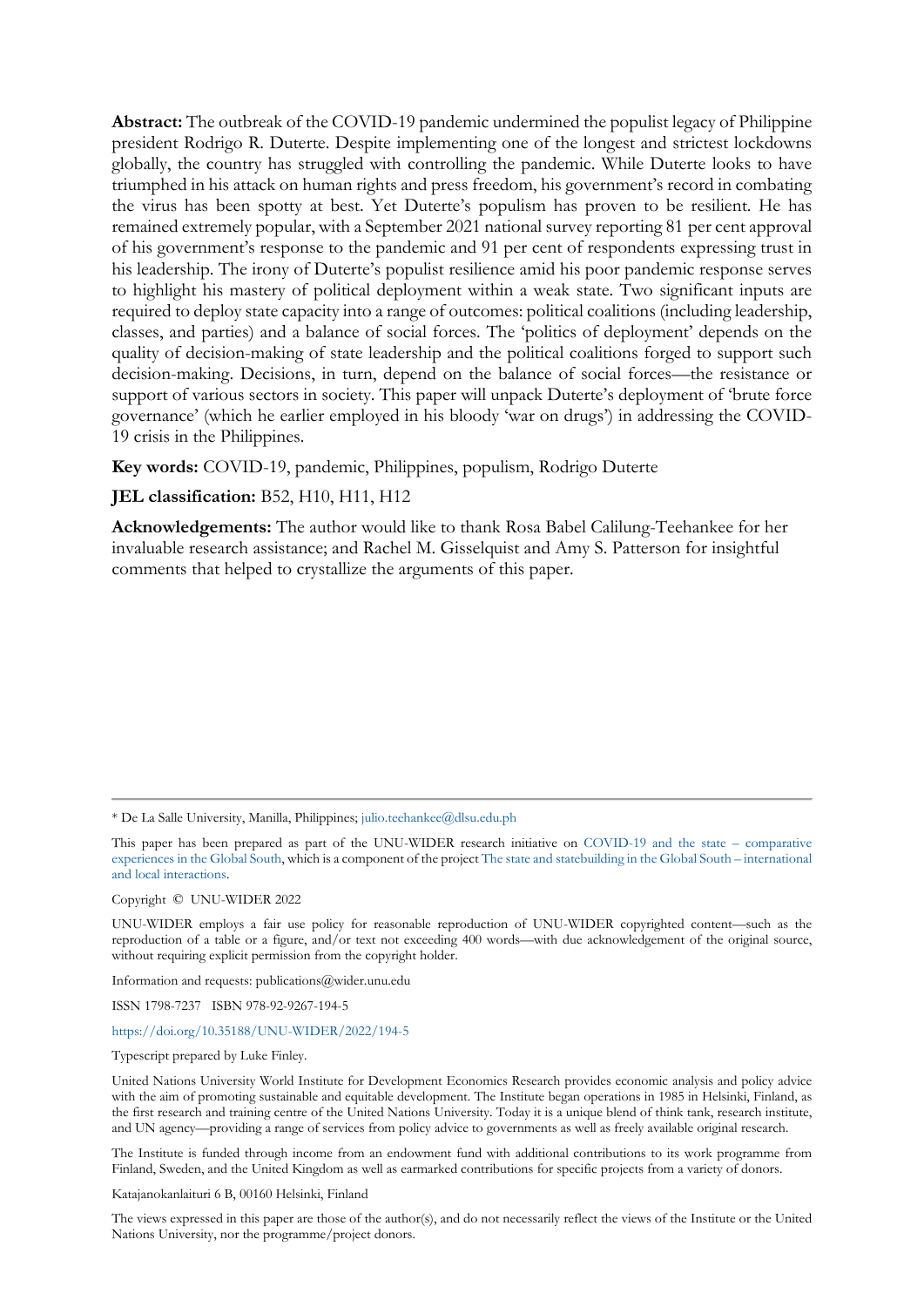### **1 Introduction**

Among the ten members of the Association of Southeast Asian Nations (ASEAN), the Philippines is one of three countries that has struggled to contain the spread of the COVID-19 pandemic, its dismal performance coming despite the country implementing one of the strictest and longest lockdowns in the world. While populist president Rodrigo Duterte appeared victorious in his assault on human rights and media freedom, his government's record in fighting the virus has been spotty at best. Duterte's inadequate performance in handling the pandemic has been highlighted as the Philippines has consistently appeared last in Nikkei Asia's COVID-19 Recovery Index and Bloomberg's COVID Resilience Ranking. Each month, the Nikkei index ranks over 120 countries and regions on infection control, vaccination rollout, and social mobility. A higher vaccination rate and fewer social isolation measures help a country or region to rank higher (Li 2021). Bloomberg's is a monthly ranking of the best and worst countries to be in during the pandemic. The Philippines has scored poorly on all four of Bloomberg's metrics, and its vaccine coverage rate of 20 per cent is the lowest of the 53 countries ranked.

Yet Duterte's populism has proven to be resilient, with a record approval rating of 92 per cent at the height of the pandemic. For some observers, the continuing COVID-19 pandemic presents an ideal chance for 'strongmen' and autocrats to further solidify their authority and control, in the face of a massive worldwide humanitarian calamity (Lührmann et al. 2020). Indeed, there has appeared to be a trade-off between limiting individual liberties and the necessity for the government to impose these limits by command to stop the spread of the fatal virus. Hence, it is puzzling that the Philippines has struggled with the pandemic despite Duterte's strongman leadership, high state legitimacy, and popular trust. What has the role been of state capacity (or the lack of it) in the poor pandemic response? This paper will unpack Duterte's deployment of 'brute force governance' (which he earlier employed in his bloody 'war on drugs') in addressing the COVID-19 crisis in the Philippines. It seeks to delineate how factors such as political deployment and state capacity have shaped the government's pandemic response and account for Duterte's enduring popularity despite his mismanagement of the coronavirus crisis.

# **2 State capacity and the politics of deployment**

The onslaught of the COVID-19 pandemic has underlined the integral role of state capacity in containing the spread of the virus. The literature initially focused on regime types (Alon et al. 2020; Berengaut 2020; Kleinfeld 2020). The swift and disciplined approach at first helped some authoritarian regimes to flatten the COVID-19 curve. Indeed, authoritarian regimes were quick to impose strict public health measures compared with democracies (Diamond 2020). But advocates of democratic governance argue that democracy offers a more effective way of addressing the pandemic by mobilizing social capital and public trust between citizens and government. However, countries with strong democratic institutions were slower in implementing measures to address the pandemic (Bunyavejchewin and Sirichuanjun 2021; Dobbs 2020).

Drawing on political science and health politics research, Greer et al. (2020, 2021) identify four broad hypotheses for research on COVID-19 political responses:

1. Social policy matters to crisis management as well as recovery—the pre-existing social policies of the country plus the importance of communication and trust in generating compliance.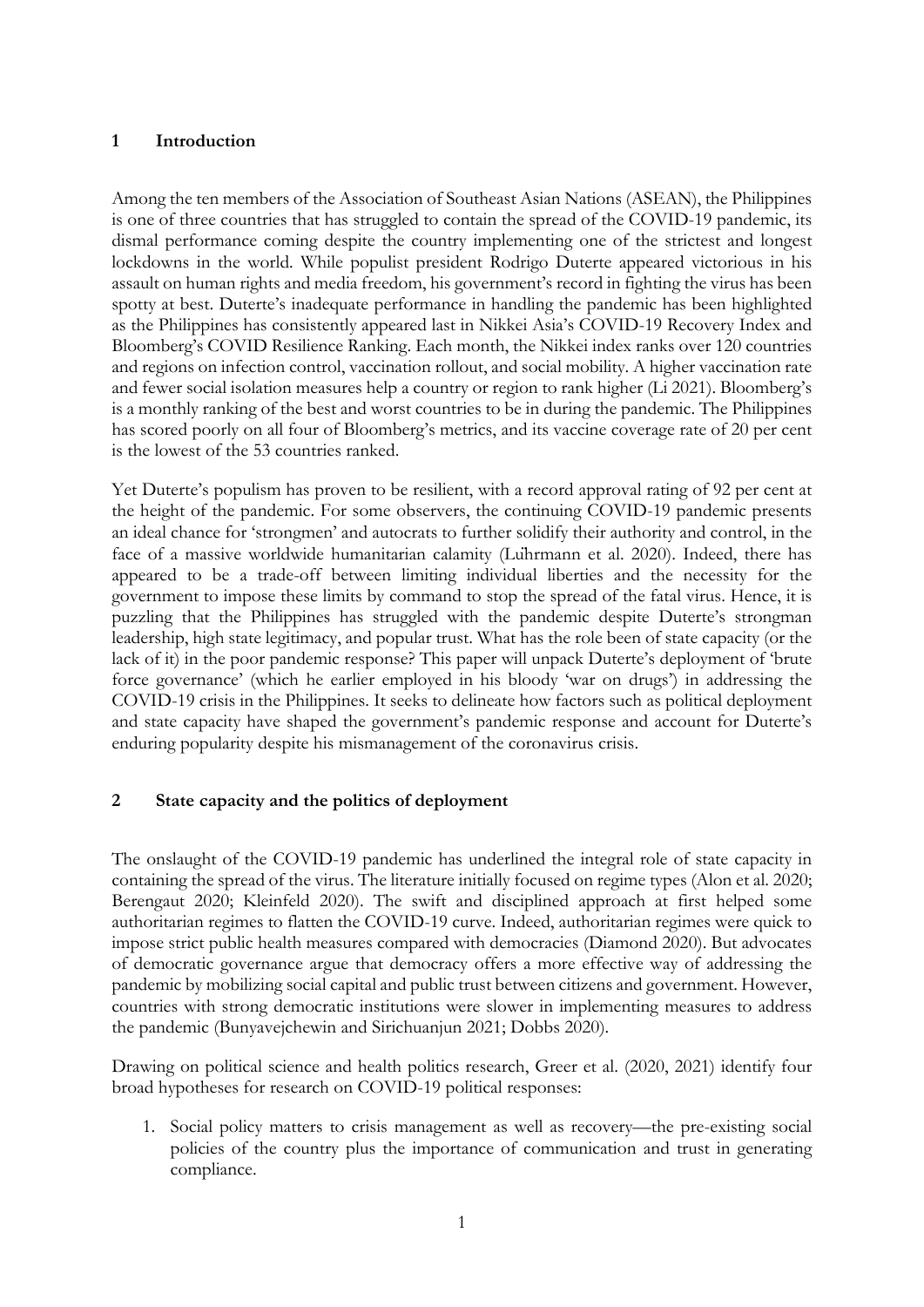- 2. Regimes matter—the regime type of a country, such as whether it is democratic or autocratic. Authoritarian regimes are bad at maintaining the internal and external flow of good information, while only some are good at forceful action (for example, China and Russia). Democratic regimes might have more difficulty taking forceful or appropriate action but benefit from better information flow and public trust (for example, Germany under Angela Merkel and New Zealand under Jacinda Ardern).
- 3. Formal political institutions matter—this refers to the vertical and horizontal institutions of governance: unitary or federal, presidential or parliamentary.
- 4. State capacity matters—whether state capacity is strong or weak significantly impacts the shaping of policy options and the implementation of a more effective response to the pandemic.

However, the performance outcomes of regimes and political institutions have varied in response to the pandemic. Some democratic federal countries have succeeded, while others have failed. Some authoritarian unitary governments have been able to flatten the curve, but not all. Rather than regime type dictating a country's ability to respond effectively, characteristics such as legitimacy, capacity, and trust have been more likely to determine a country's success rate in combating this worldwide pandemic (Dobbs 2020; Hartley and Jarvis 2020). For Fukuyama (2020, 26), 'It is not a matter of regime type. Some democracies have performed well, but others have not, and the same is true for autocracies.' Hanson (2015) was among the first to ask whether it is more important to have democracy or a capable state in achieving development outcomes. Recently, the literature has shifted its focus onto the critical role of state capacity in government pandemic response. The absence of state capacity is frequently cited as a barrier to development. Initially referring to the ability to produce income, state capacity encompasses various skills relevant to the development process, including protecting private property rights, enforcing contracts, supporting and augmenting markets through regulation, and providing public goods (Serikbayeva et al. 2020).

Gisselquist and Vaccaro (2021) identify three core dimensions of the state: authority, capacity, and legitimacy. Authority refers to the ability of the state to provide order and security within its territorial boundaries. Ideally, state authority should be associated with improved pandemic outcomes, since states with greater power should be more successful at implementing COVIDrelated limitations such as quarantine and stay-at-home regulations than states with less jurisdiction. Capacity is the state's ability to provide basic public services. To a lesser extent, capacity and authority are inextricably linked to what is occasionally referred to as state effectiveness. Effective states provide a range of beneficial socioeconomic outcomes, including economic development, improved supply of public goods, and improved public health outcomes.

Additionally, a well-functioning state apparatus is believed to be critical in minimizing the harmful consequences of external shocks such as natural disasters. It is assumed that states with 'high capacity' will be more prepared to respond to crises than states with 'low capacity', such as through having proper pandemic response plans and preventative infrastructure in place. Legitimacy is the ability to acquire consent to govern from the population of a country. State legitimacy appears to affect pandemic outcomes mainly through the state's ability to enforce rules and deliver services (i.e., via state authority and capacity). States with a high degree of legitimacy may rely more on the population's voluntary compliance with the regulations. Individuals living in legitimate states are also more likely to have a higher level of social trust, allowing voluntary compliance with rules and support for government actions.

Mao (2021) underscores the importance of state capacity for crisis management. State capacity is critical for developing an effective crisis management system because it helps the government to manage crises by coordinating many entities, analysing data, and providing public services. Mao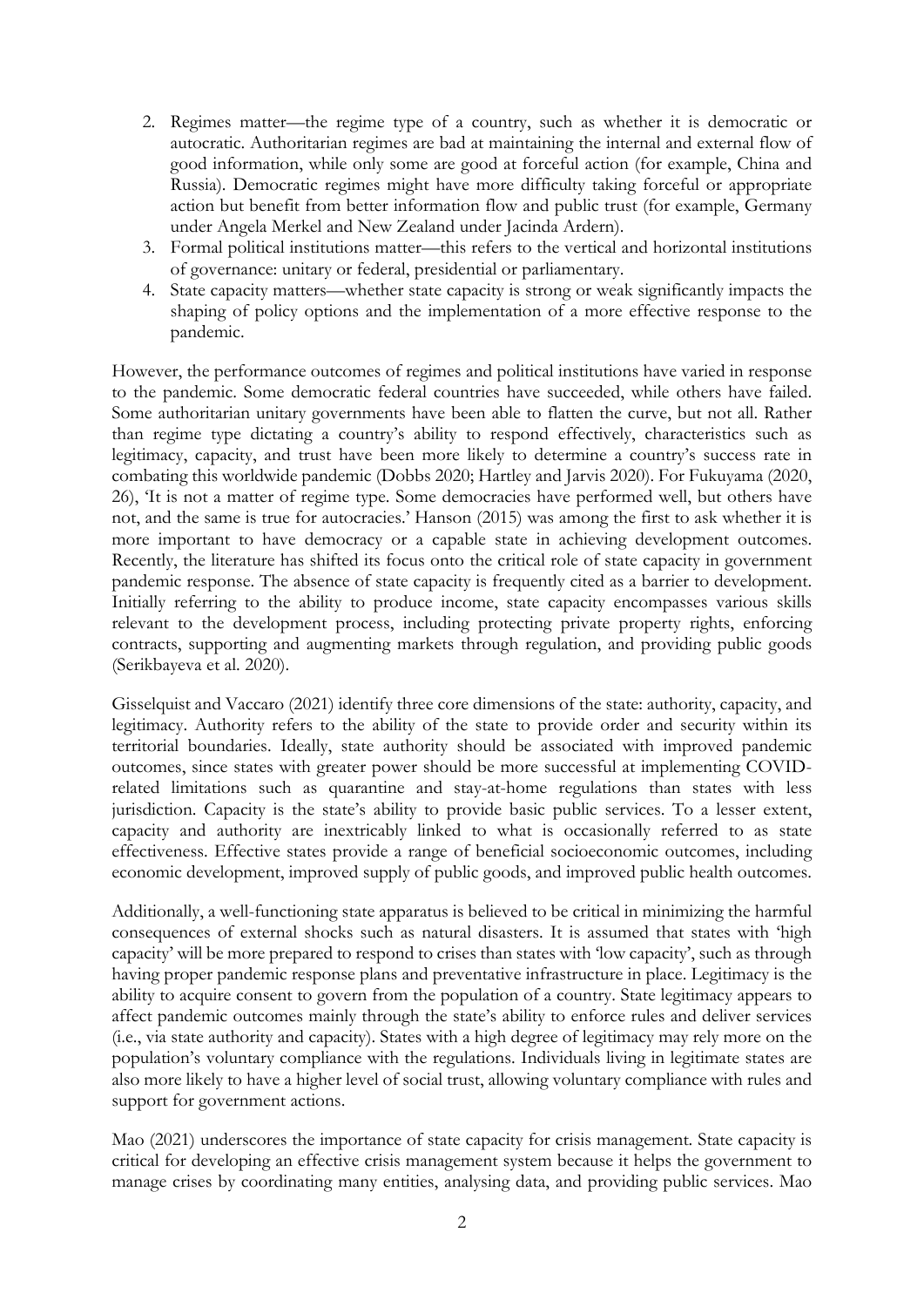conceptualizes state capacity for crisis management in four dimensions: information capacity, decision-making and implementation capacity, coercive capacity, and mobilization and cooperation capacity. He also acknowledges that political institutions shape the state's capacity. As a result, both consolidated democracies and authoritarian regimes can have strong state capability. Stable democracies can increase state capacity through institutionalized administration and bottom-up control of civil society. Through strong top-down control, consolidated authoritarian states can bolster state capacity.

Nevertheless, countries with varying political institutions have different degrees of state capacity. State capacity has a critical role in shaping the strength of the lines of accountability that connect rulers to service providers. When state capacity is high, rulers can more effectively supply increased levels of public services. When states lack capacity, funds may not reach service providers and policy-makers may lack the tools to hold service providers accountable for their performance (Hanson 2015).

Comparing authoritarian China with democratic South Korea, for example, offers two effective pandemic responses within various political institutions and state capacities. China has followed a policy of mandatory lockdown that is highly reliant on authoritarian governance. However, in the early stages of the pandemic, a lack of state information capability hampered the rapid response. In comparison, as a democratic country, South Korea has maintained a robust information capability that enables timely crisis responses. In light of the government's limited coercive capacity, this capability has supported society's openness and opposes COVID-19 through state– society synergy. Voluntary social co-operation, such as public compliance with anti-crisis measures, affects effectiveness (Mao 2021).

Underpinning the functionality of state capacity, particularly during a crisis, is public trust and political legitimacy. As countries worldwide have fought to limit the COVID-19 pandemic, analysts have frequently observed that those with greater regime legitimacy, state capacity, and political trust have been more likely to contain the virus's spread. Fukuyama (2020) highlights the factors responsible for successful pandemic responses: state capacity, social trust, and leadership. A competent state apparatus is defined by a government that citizens trust and listen to and successful leaders who have performed admirably, mitigating the harm they have sustained. Countries with dysfunctional state apparatus, polarized communities, or ineffective leadership, on the other hand, have performed poorly in pandemic response, leaving their populations and economies exposed and vulnerable. However, Dobbs (2020) discovered that countries with higher legitimacy and trust have also had a rise in COVID-19 cases, though the correlation is only moderate.

Some puzzles have emerged in the role of legitimacy and trust in facilitating the state's capacity for crisis response. Hong Kong may have been expected to falter in reacting to the COVID-19 pandemic as sociopolitical tensions erupted into significant street protests against the government's perceived facilitation of Chinese Communist Party control over the city in the year preceding the outbreak. And yet, it initially succeeded in containing the first wave of the virus. For Hartley and Jarvis (2020), the Hong Kong experience called into question the applicability of academic theories of response capacity that are primarily concerned with the state. This society riven by legitimation crisis and low trust in government still managed to successfully respond to the crisis through 'community capacity'. This concept relates to collective action, whether coordinated or not, to tackle a public policy issue. It encompasses and expands on the concept of 'civil society', which generally relates to non-governmental and not-for-profit organizations (Hartley and Jarvis 2020).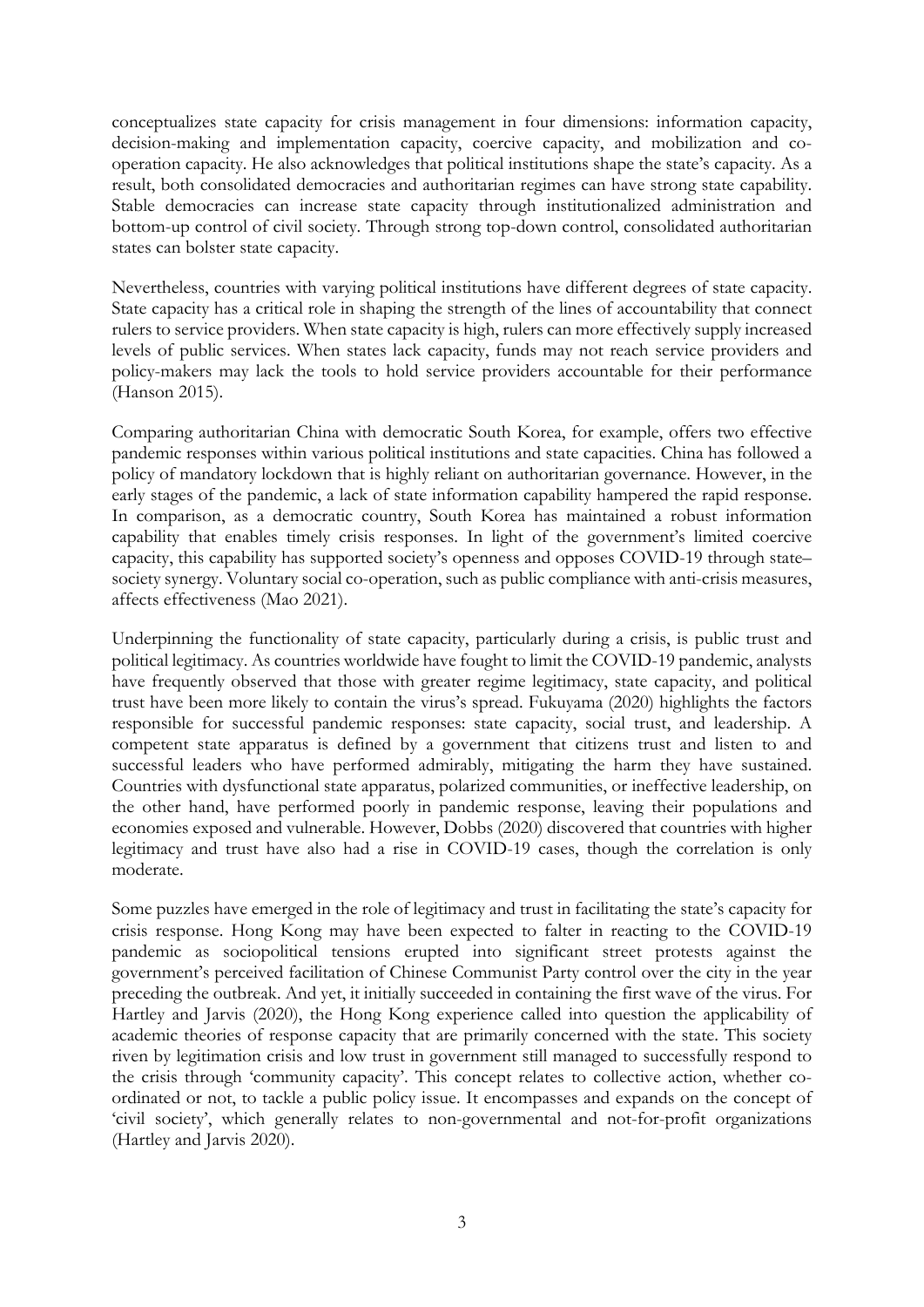State capacity can also be defined by politics, or the mechanisms by which leaders with authority over bureaucracies are selected and sanctioned, beginning at the village level. Politics influences the incentives of state workers and their beliefs and expectations, and thus the performance of government agencies (Khemani 2019). According to Centeno et al. (2017), two significant inputs are required to deploy state capacity into a range of outcomes: political coalitions (including leadership, classes, and parties) and a balance of social forces. The 'politics of deployment' depends on the quality of decision-making of the state leadership and the political coalitions forged to support such decision-making. Decisions, in turn, depend on the balance of social forces—the resistance or support of various sectors in society. A state's performance cannot be divorced from the expectations imposed on it, the opposition it may face in achieving its objectives, and the degree of support or co-operation it enjoys. We must account for societal resistance posed by either a sizeable segment of the population (for example, a refusal to observe the law) or a sizeable and influential minority (objecting to some health measure). State capacity will depend on the means available to mobilize support, quell resistance, or fulfil requests in certain instances. While states' coercive capacity to enforce decisions is frequently emphasized, equal weight should be given to the political instruments available to garner and demonstrate support (Centeno et al. 2017).

This paper will utilize process-tracing to account for Duterte's political deployment during the coronavirus outbreak. Process-tracing is 'an analytic tool for drawing descriptive and causal inferences from diagnostic pieces of evidence—often understood as part of a temporal sequence of events or phenomena' (Collier 2011: 824). It will systematically examine trajectories of change and causation in light of Duterte's populist resilience despite his poor pandemic response. Specifically, the paper will probe into a sequence of three critical elements in the Philippine response to the coronavirus pandemic (see Figure 1). These elements are: political factors that enable leaders to deploy state capacity; state capacity as a tool for gaining outcomes; and health responses as outcomes.



Figure 1: Political deployment and state capacity in the midst of the COVID-19 pandemic

Source: author's illustration based on Mao (2021) and Centeno et al. (2017).

#### **3 Populist mobilization in the midst of a pandemic**

There is a tendency to focus on structural explanations for the success or failure of state response to the COVID-19 pandemic. Even when capable states exist, we must consider whether political agents aim to deploy the organizational capacity of the state. A well-functioning state bureaucracy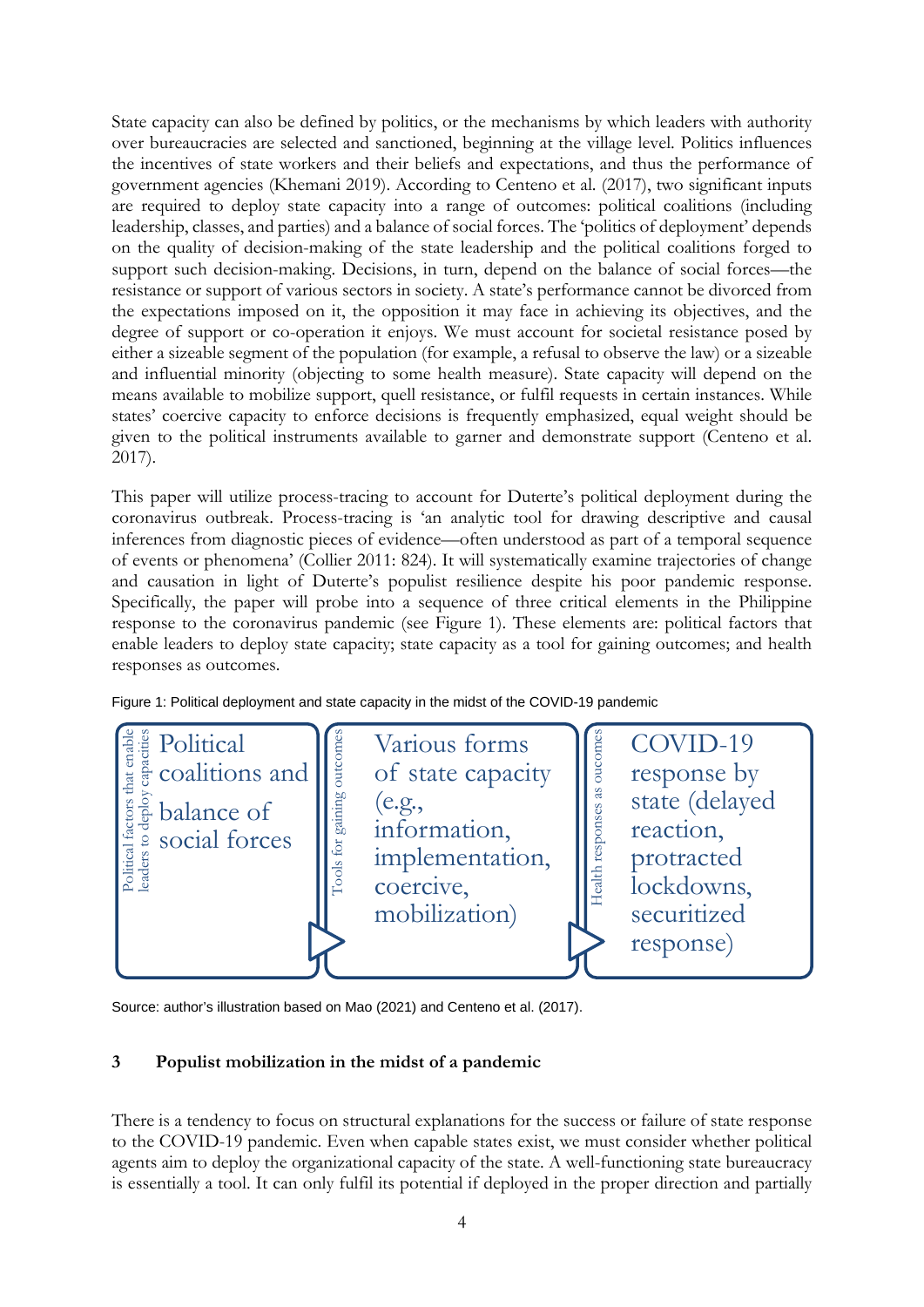insulated from interference, and if it has mechanisms to deal with competing pressures. It is critical to distinguish between public failures caused by state capacity (organizational or institutional structures) and those driven primarily by leadership quality, preferences, or tactics. It is critical to evaluate the leaders who spearhead a project and the political coalitions formed to support those efforts when analysing political agency (Centeno et al. 2017).

# **3.1 Duterte's political coalition**

The liberal political order's inability to enact critical social and political reforms and increase state capacity (most notably in criminal justice systems and disaster management) fostered a 'politics of anger' that Duterte exploited during the 2016 election (Teehankee and Thompson 2016). This outpouring of anger was sparked by widespread voter discontent and rising demand for a strong leader capable of restoring law and order. The outpouring of rage manifested itself as a movement centred on an anti-establishment and unorthodox mayor from the South who promised the arrival of genuine change ('tunay na pagbabago'). (Teehankee 2017).

Despite the lack of reliable party support and political machinery, the former mayor of Davao City in Mindanao rode a wave of angry votes to capture the single-term presidency in 2016. Starting as an almost party-less candidate, his allies swelled to hundreds of national and local politicians upon his assumption of the presidency. However, unlike previous Philippine presidents, he did not personally endeavour to consolidate his political support under his political party, the PDP-Laban. Duterte has succeeded in bypassing patronage-based political party formation in favour of populist mobilization —a 'sustained, large-scale political project that mobilizes ordinarily marginalized social sectors into publicly visible and contentious political action, while articulating anti-elite, nationalist rhetoric that valorizes ordinary people' (Jansen 2011: 82).

Duterte's populist mobilization triggered the rise of illiberal democracy that promoted intense polarization and spawned brute-force governance in the country. Illiberal democracy 'upholds participation rights while violating personal liberties' (Thompson 2019: 41). The country restored its democracy in 1986 after 14 years of authoritarian rule under Ferdinand Marcos. Its steep decline into illiberal democracy (See Figure 2) was first manifested in Duterte's bloody 'war on drugs' and later replicated in his militarized COVID-19 response. When institutions are unable to generate favourable governance outcomes, particularly when issues have been 'securitized', resulting in expectations of quick solutions, and when a lack of accountability allows for widespread human rights violations, brute-force governance results (Thompson 2020).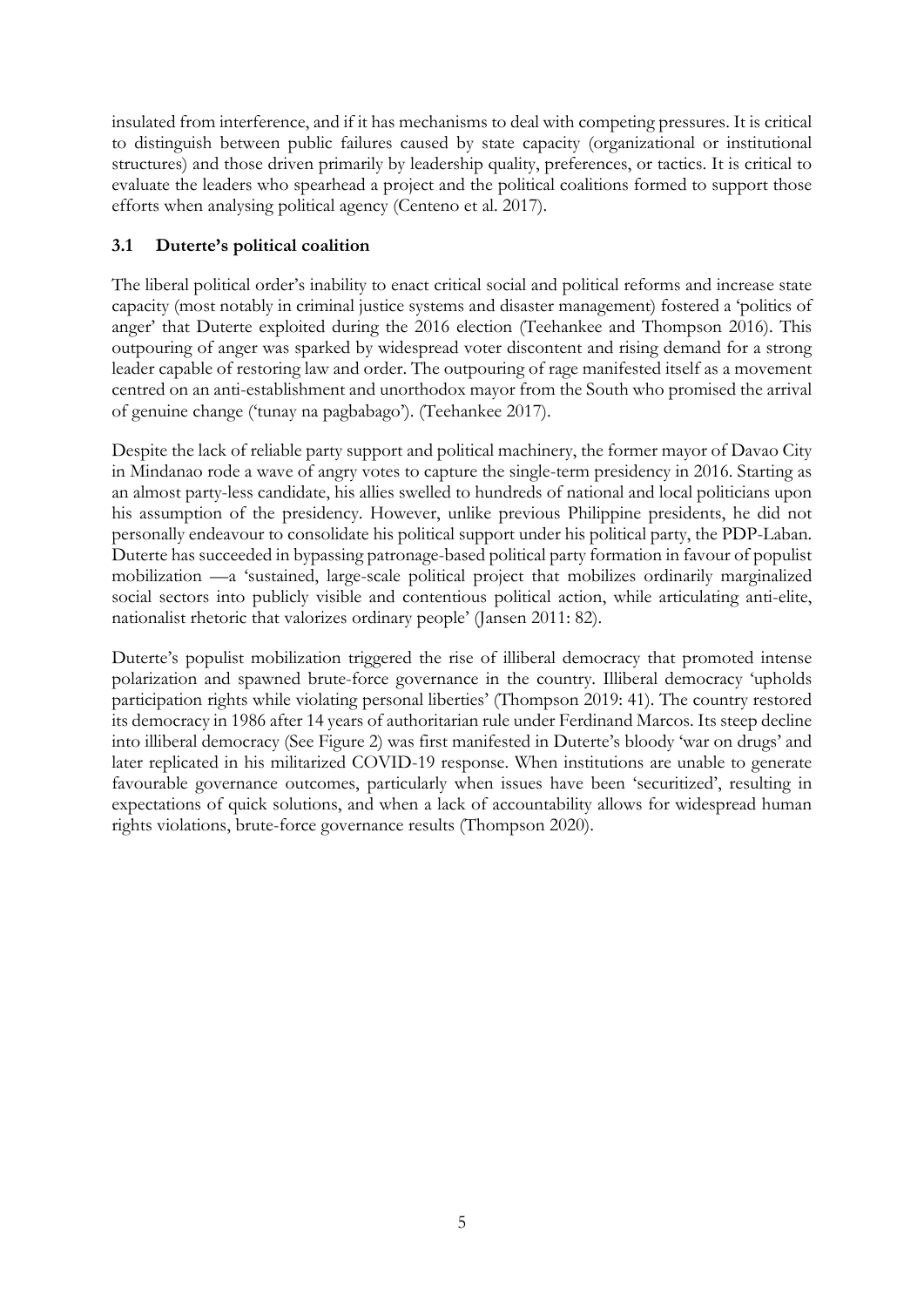



Source: author's illustration based on Coppedge et al. (2021).

#### **3.2 The populist public**

As with other populist politicians abroad, Duterte originally minimized the threat posed by the novel coronavirus. Duterte and his populist peers globally have discovered an unfamiliar 'enemy' in the COVID-19 pandemic problem. It is tough to maintain a narrative of the people versus the elite in the face of a viral and existential threat. A virus cannot just be disciplined. And the population is fearful, hungry, and dying (Teehankee 2021). However, for his die-hard supporters, Duterte embodies their 'tatay' or daddy—a severe father figure who has the Filipino people's best interests at heart (Aquino 2019). They are a segment of the 'populist public' who are disgruntled, angry, and distrustful of liberal reformism's 'hypocrisy', as represented by the previous presidential administration, which was believed to be governed by 'elites' and 'oligarchs'. As one enthusiastic Duterte admirer puts it, '[we] support Duterte because [we] are Duterte' (Arguelles 2019: 431).

Nonetheless, the pandemic has created a perfect opportunity for populist leaders worldwide to consolidate power (Balfour 2020; Katsambekis and Stavrakakis 2020; Meyer 2020; Serhan 2020; Urbinati 2020). Populist mobilizations begin, develop, and flourish during times of crisis. Crises foster widespread worry and uncertainty in society, which is especially favourable to populist support. Popular support is generated by capitalizing on public fears, securitizing the epidemic, and alienating the people. In the Philippines, the effective implementation of these initiatives has created an environment favourable to the public renewing its support for Dutertismo (Arguelles 2021).

While various populisms have emerged in different parts of the world in recent years, Lasco (2020) points to 'medical populism' as a significant variant that spreads with contagion. He defines medical populism as 'a political style based on performances of public health crises that pit "the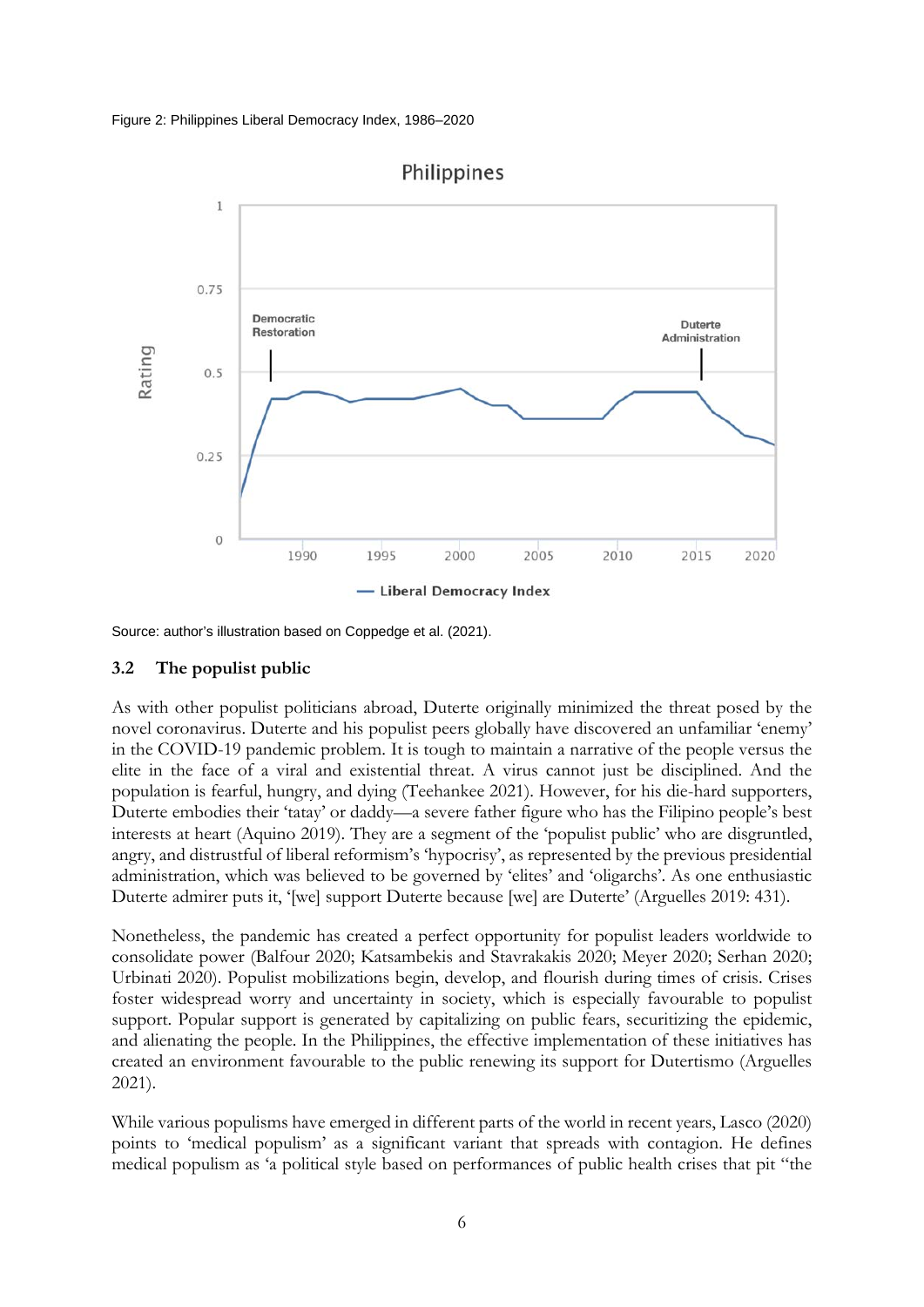people" against "the establishment"', and proposes that this type of populism is characterized by 'simplifying the pandemic by downplaying its impacts or touting easy solutions or treatments, spectacularizing … responses to crisis, forging divisions between the "people" and dangerous "others", and making medical knowledge claims to support the above' (Lasco 2020: 1417).

In the Philippines, most pundits and analysts shared the conventional wisdom that the government's dismal performance in addressing the pandemic would somehow impact the president's popularity. Hence, it was a tremendous surprise for most observers of Philippine politics that in a national survey by Pulse Asia in September 2020, Duterte's government gained a 92 per cent approval rating for its response to the COVID-19 pandemic (See Table 1). Moreover, 84 per cent of respondents said that they approved of Duterte's performance in controlling the spread of the virus. Another 84 per cent approved of his government providing assistance and livelihood to those affected by the pandemic (See Table 2).

| Base: Aware of any news on COVID-19, 100%                                     |           |            |                 |                |                |            |                  |                |  |  |
|-------------------------------------------------------------------------------|-----------|------------|-----------------|----------------|----------------|------------|------------------|----------------|--|--|
| How much do you approve or disapprove<br>of what President Rodrigo R. Duterte |           |            | <b>LOCATION</b> | <b>CLASS</b>   |                |            |                  |                |  |  |
| has done or is doing to prevent the spread                                    |           |            | <b>BAL</b>      |                |                |            |                  |                |  |  |
| of COVID-19 in the country? Do you?                                           | <u>RP</u> | <b>NCR</b> | LUZ             | <b>VIS</b>     | MIN            | <b>ABC</b> | D                | E              |  |  |
| <b>APPROVE</b>                                                                | 92        | 87         | 91              | 92             | 98             | 78         | 93               | 95             |  |  |
| <b>Truly approve</b>                                                          | 62        | 58         | 54              | 67             | 79             | 52         | 64               | 62             |  |  |
| Somewhat approve                                                              | 30        | 29         | 37              | 25             | 19             | 26         | 30               | 32             |  |  |
| <b>MAY APPROVE OR</b><br><b>MAY DISAPPROVE</b>                                | 5         | 7          | 6               | 6              | $\overline{2}$ | 16         | $\boldsymbol{4}$ | 4              |  |  |
| <b>DISAPPROVE</b>                                                             | 3         | 6          | $\overline{4}$  | $\overline{2}$ | 1              | 6          | 3                | $\overline{2}$ |  |  |
| Somewhat disapprove                                                           | 1         | 4          | 1               | 1              | 1              | 5          | 1                |                |  |  |
| <b>Truly disapprove</b>                                                       | 2         | 2          | $\overline{2}$  | 1              | $\mathbf{0}$   | 1          | $\overline{2}$   | 0              |  |  |

Source: reproduced with permission from Pulse Asia (2020).

Duterte's high approval mark was evident across geographical locations and classes. His highest level of support came from his bailiwick, Mindanao, and from the lower-middle to lower classes. But he also rated highly in the other geographical constituencies and even the upper to middle classes. The following section will delineate how Duterte leveraged his popularity to mount a highly militarized, albeit mismanaged, pandemic response anchored on a weak state.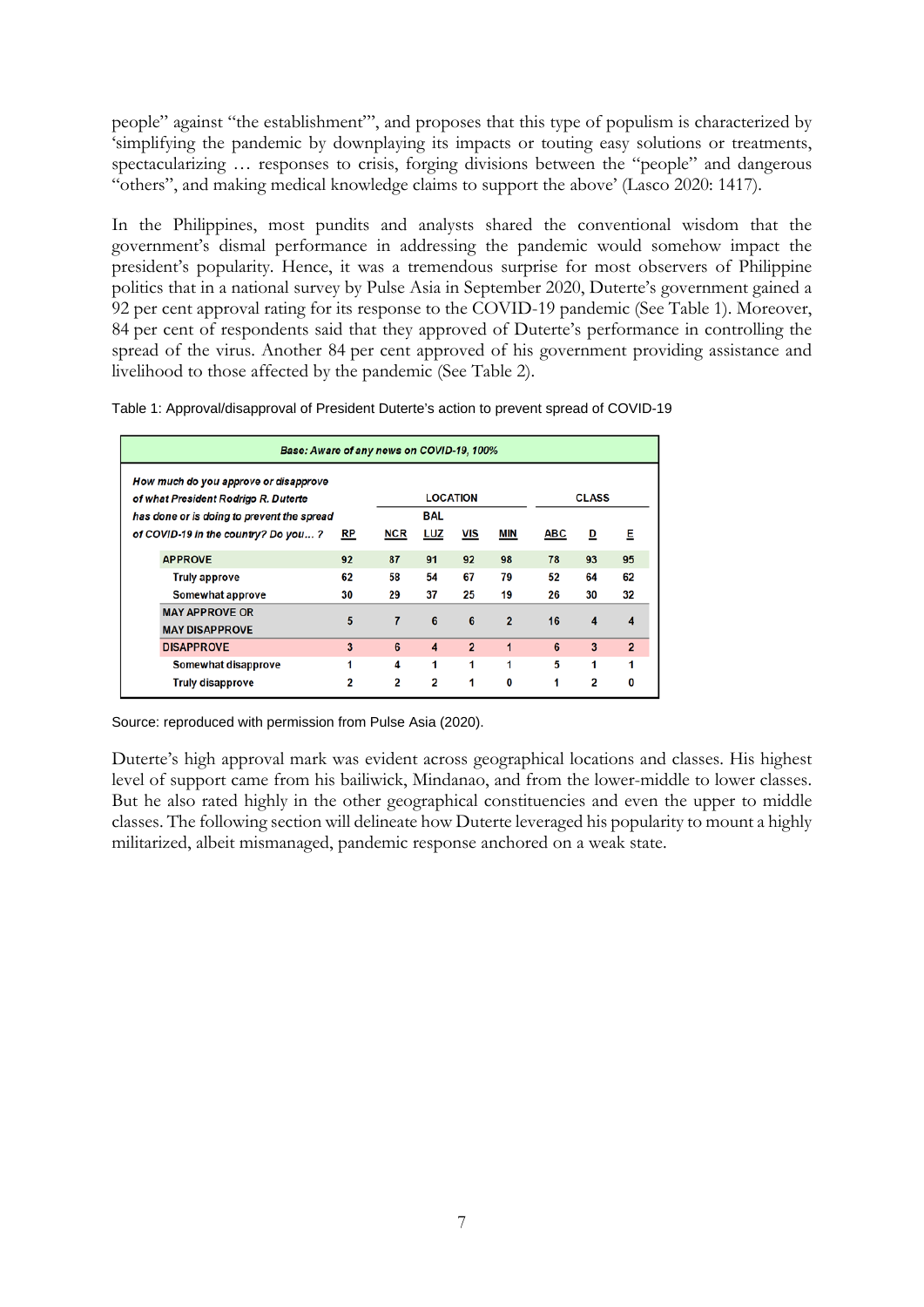|                                                | <b>Base: Total Interviews, 100%</b> |                 |                         |              |                         |              |                         |              |
|------------------------------------------------|-------------------------------------|-----------------|-------------------------|--------------|-------------------------|--------------|-------------------------|--------------|
|                                                |                                     | <b>LOCATION</b> |                         |              |                         | <b>CLASS</b> |                         |              |
| Controlling the spread of the novel            |                                     |                 | <b>BAL</b>              |              |                         |              |                         |              |
| coronavirus that causes COVID-19               | RP                                  | <b>NCR</b>      | LUZ                     | <b>VIS</b>   | <b>MIN</b>              | <b>ABC</b>   | ₫                       | Е            |
| <b>APPROVE</b>                                 | 84                                  | 78              | 85                      | 86           | 85                      | 84           | 84                      | 85           |
| <b>Truly Approve</b>                           | 33                                  | 25              | 24                      | 36           | 53                      | 25           | 33                      | 36           |
| Somewhat approve                               | 51                                  | 53              | 61                      | 50           | 31                      | 59           | 50                      | 49           |
| <b>MAY APPROVE OR</b><br><b>MAY DISAPPROVE</b> | 10                                  | 13              | 10                      | 13           | 8                       | 8            | 11                      | $\mathbf{9}$ |
| <b>DISAPPROVE</b>                              | 6                                   | 9               | 5                       | $\mathbf{1}$ | 8                       | 8            | 5                       | 6            |
| Somewhat disapprove                            | 4                                   | 6               | 3                       | 1            | 6                       | 5            | 3                       | 5            |
| <b>Truly Disapprove</b>                        | $\mathbf{2}$                        | 4               | $\overline{2}$          | $\bullet$    | O                       | 3            | $\overline{\mathbf{2}}$ | 1            |
| Providing assistance / subsidy to              |                                     |                 |                         |              |                         |              |                         |              |
| those who lost their livelihood and            |                                     |                 |                         |              |                         |              |                         |              |
| jobs because of the spread of the              |                                     |                 |                         |              |                         |              |                         |              |
| novel coronavirus that causes                  |                                     |                 |                         |              |                         |              |                         |              |
| COVID-19                                       |                                     |                 |                         |              |                         |              |                         |              |
| <b>APPROVE</b>                                 | 84                                  | 75              | 82                      | 87           | 91                      | 74           | 84                      | 91           |
| <b>Truly Approve</b>                           | 32                                  | 20              | 21                      | 40           | 53                      | 23           | 31                      | 40           |
| <b>Somewhat approve</b>                        | 53                                  | 55              | 62                      | 46           | 38                      | 51           | 53                      | 51           |
| <b>MAY APPROVE OR</b>                          | 9                                   | 13              | 10                      | 9            | $\overline{\mathbf{4}}$ | 17           | 9                       | 6            |
| <b>MAY DISAPPROVE</b>                          |                                     |                 |                         |              |                         |              |                         |              |
| <b>DISAPPROVE</b>                              | $\overline{7}$                      | 11              | 8                       | 5            | $\overline{\mathbf{4}}$ | 9            | $\overline{7}$          | 3            |
| Somewhat disapprove                            | 5                                   | 7               | 6                       | 4            | 3                       | 3            | 6                       | 3            |
| <b>Truly Disapprove</b>                        | 2                                   | 4               | $\overline{\mathbf{2}}$ | 1            | 1                       | 6            | 2                       | 1            |

Table 2: Performance rating of Duterte administration on selected issues relating to COVID-19

Source: reproduced with permission from Pulse Asia (2020).

A number of possible factors have been posited as having contributed to Duterte's continuing popularity amid the mismanagement of the pandemic crisis. Some analysts point out that the possible 'fear factor' of the Duterte administration may have prompted survey respondents to positively rate the president's COVID-19 response. Citizens became even more reliant on government assistance and services during the stringent lockdowns: thus the intense desire to be on the good side of government authorities. Pollsters do not rule out the idea that fear influences the polling process, even though it is hard to estimate (Arguelles 2021). According to Social Weather Stations (SWS) fellow Geoffrey Ducanes, the 'fear factor' relates to how much of the survey response is motivated by the fear of expressing dissatisfaction, such that what is observed is not genuine satisfaction. Another factor can be 'social desirability bias', making survey respondents fudge their responses. A list experiment conducted by Yuko Kasuya (Keio University), Hirofumi Miwa (Gakushuin University), and Ronald Holmes (De La Salle University) found that Filipinos who believed that their neighbours supported Duterte were more susceptible to this social desirability bias. For Jose Ramon Albert, a senior research fellow at the Philippine Institute for Development Studies, the Social Amelioration Program (the government's pandemic financial support) contributed to the high satisfaction ratings, since it covered 75 per cent of households across the country (Albert 2021).

Another potential factor is the 'rally-around-the-flag' effect. Presidents benefit from this during times of war and other such crises: they enjoy brief increases in popular approval due to the imagined necessity for national unity and citizen support for government leadership. The effective use of crisis rhetoric, which is frequently characterized by discourses of national unity in the face of hardship, is critical to this phenomenon. However, Duterte's addresses during the pandemic have mainly been unclear and polarizing. Populist leaders thrive amid crises. Crises foster a climate of widespread uncertainty and insecurity that enables populist support. These leaders garner support by exploiting fears, securitizing crises, and polarizing societies. According to Arguelles (2021), Duterte's populist brand is crisis.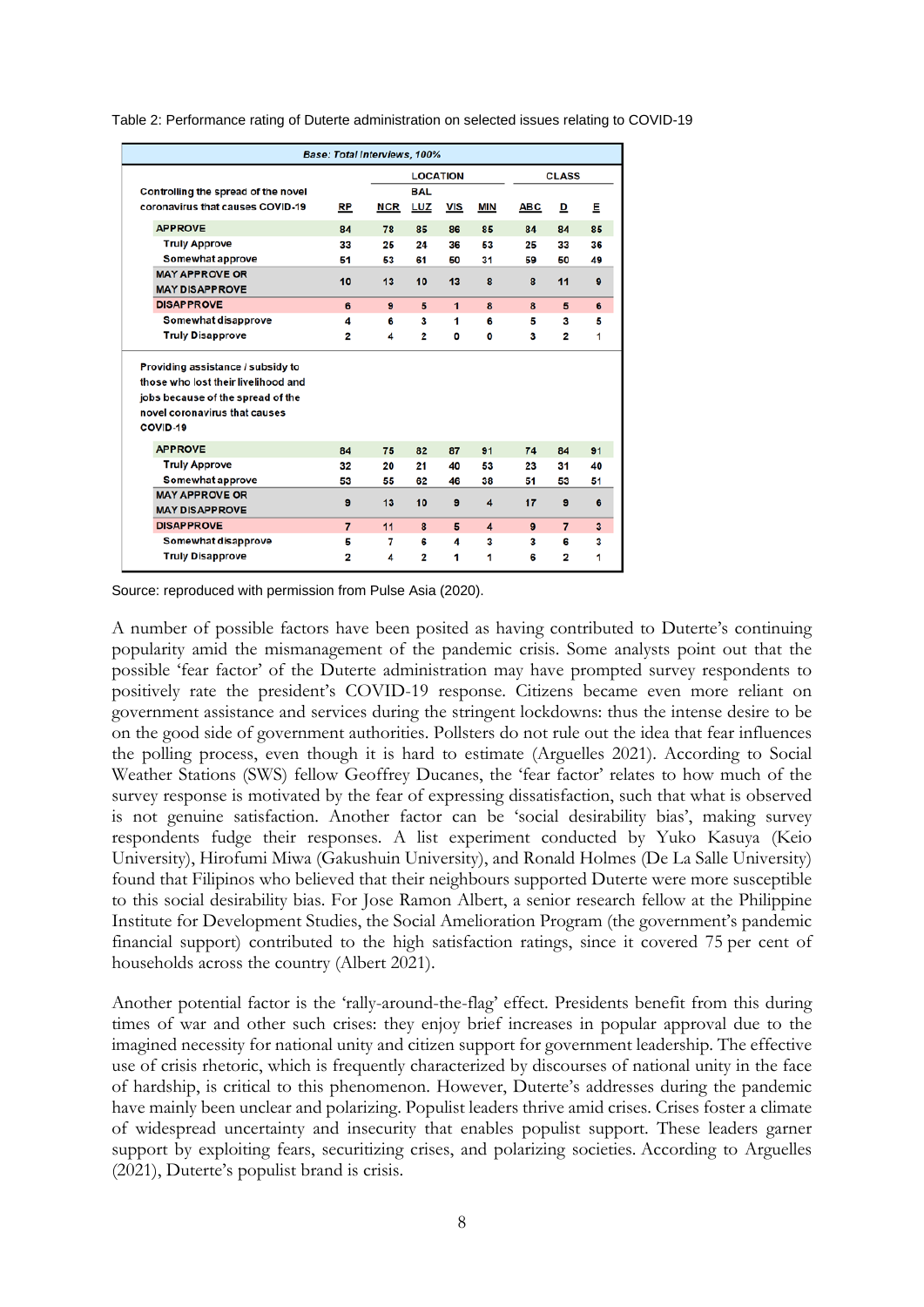For Pernia (forthcoming), the unexpected spike in popular trust and confidence in political institutions under Duterte can be attributed to citizens' latent authoritarian values being activated. The 'populist' politics of Duterte have appealed to the public's need for strong leadership and a government that shows (or signals) legitimacy by decision responsiveness. It is possible that Duterte merely mirrors an innate political orientation among citizens that values order and hierarchy. According to political psychology research, a 'beneficial strategy' deals with life's complexity and disorder. This would explain Filipinos' continued admiration of and support for Duterte. Healthy authoritarians comprise a sizeable segment of the Filipino population who remained loyal to the government because it offered a semblance of decisive action (e.g., cash aids, rehabilitation programmes, and lockdowns) that could alleviate their anxieties and powerlessness during disasters and other related crises. Despite the country's substandard healthcare system which is often indicative of poor institutional performance—the government could generate trust among the populace.

## **4 The Philippines' weak state capacity**

The state is a formidable structure that towers above other formal and informal social formations because it seeks primacy via rules that govern citizens' conduct. State capabilities are the state's 'capacities to penetrate society, regulate social relationships, extract resources, and appropriate and use resources in determined ways' (Migdal 1988: 4–5). The Philippines is frequently said to be a weak state. The capacity of the Philippine state is insufficient to withstand challenges to its autonomy, particularly in the face of various elite interests. The country is South-East Asia's oldest democracy, yet democratic institutions consistently fail to demonstrate coherence in what is usually viewed as a resilient oligarchical state that maintains power over the state, economy, and society by continually adapting and shifting in response to changing political dynamics (Teehankee and Calimbahin 2020).

Moreover, state capacity is a multidimensional concept that relates to the ability of the state to achieve administrative, extractive, and coercive goals. Administrative capacity relates to the ability to formulate and implement policies. Coercive capacity demonstrates how the state exerts control over society and suppresses dissent using coercive force. The ability of a state to extract income from its citizens to cement its authority is referred to as its extractive capacity (Hanson 2018). State capacity is critical to developing an efficient crisis management system because it helps the government deal with crises by coordinating many organizations, analysing information, and providing public services (Christensen et al. 2016). Mao (2021) adapts these dimensions into a state-capacity-driven crisis management framework that includes information capacity, decisionmaking and implementation capacity, coercive capacity, and mobilization and co-operation capacity (see Figure [1, page](https://journals.sagepub.com/doi/figure/10.1177/0192512121994026) 3[1](#page-10-0)8<sup>1</sup>). The following sections will assess these capacities in the Philippines' response to the pandemic.

#### **4.1 Information capacity**

Information collection, processing, and sharing are integral to crisis response and management. Co-ordination and collaboration at the intergovernmental level facilitate effective information collecting and sharing, prompt decision-making, and the execution of crisis response measures. Inadequate information capacity may result in the government responding slowly to crises (Mao 2021). For example, one of the contributing elements to the initial success of Vietnam in

<span id="page-10-0"></span><sup>1</sup> Figure available at: [https://journals.sagepub.com/doi/figure/10.1177/0192512121994026.](https://journals.sagepub.com/doi/figure/10.1177/0192512121994026)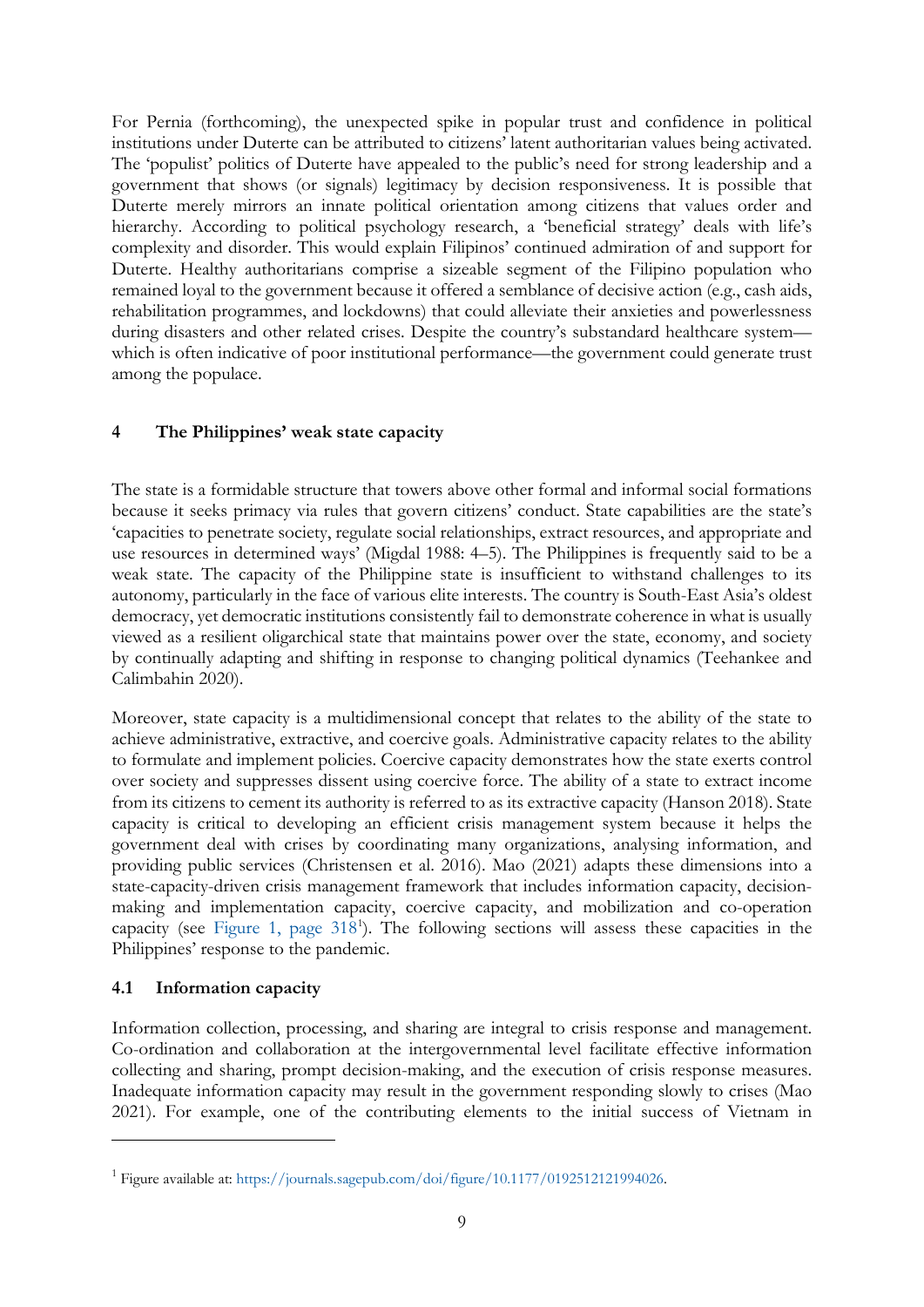containing the virus was its strong and effective information capacity. Timely notification by government and the media of any pandemic developments, together with the Vietnamese scientific community's latest understanding of the new virus, combined to provide reliable sources of information. The government also ran an effective social media information campaign (Hartley et al. 2021).

COVID-19 data in the Philippines are critically deficient. Currently, the country's Department of Health (DOH) collects COVID-19-related data through disease reporting units, local government units, and health facilities. However, when an information system fails, the data-collecting process is halted. The DOH does not collect official statistics on COVID-19 excess fatalities. The Philippines has limited capability for surveying public health threats and low capacity for community reporting. COVID-19 statistics that are incomplete or delayed undermine the government's response to the public health situation (Del Castillo 2021).

On top of the state's information infrastructure is the chief executive, who acts as the government's chief communicator. World leaders' communication styles are being compared, from New Zealand prime minister Jacinda Ardern's Facebook press conferences to Singaporean prime minister Lee Hsien Loong's crisp statements, to US president Donald Trump's ranting (Ranada 2020). Even before the pandemic, Trump and Duterte used confusing strategy combinations in their crisis communication. Despite their inconsistent implementation and conflicting methods, poll findings indicate that they withstood damage to their image (Ismail et al. 2019).

Duterte's unorthodox and unfiltered communication style was designed for reality television and social media. When he was mayor of Davao City in Mindanao, he hosted a local television show called 'Gikan sa Masa, Para sa Masa' ('From the Masses to the Masses') for years, where he called out and cursed incompetent local and national bureaucrats, suspected criminals, and other erring government officials. Thus, Duterte, like Donald Trump in the US, exemplifies 'performative populism'—a kind of populism in the era of television and digital media that draws on a 'repertoire of performance' and establishes a link between the leader as a performer and the follower as the audience (Moffitt 2016).

Even in the face of a crisis that needs clarity, analytical rigour, and consistency, Duterte has continued to deliver lengthy, rambling speeches filled with digressions, rants against opponents, and personal thoughts that drowned out clear commands and crucial messaging. Throughout the coronavirus pandemic, brutal messaging has trumped science-based communication. Duterte has used swear words more often than he has used the terms 'testing', 'test kits', or 'tracing' (Ranada 2020). He has reacted angrily to public criticism, devoting his late-night briefings, which were intended to provide updates on the government's response to the virus's spread, to maligning and threatening his critics (Arguelles 2021). As the nation waited every week for updates regarding the state of the COVID-19 response, they expected the same discipline that was exacted from them with the demanding requirements of community quarantine. Unfortunately, these periodic televised reports by the president and his task force members have only highlighted how unorganized and unco-ordinated COVID-19 response efforts have been.

#### **4.2 Decision-making and implementation capacity**

The capacity of a government to make decisions and implement policies is critical to enhancing disaster preparation and institutional quality in responding to crises. Strong decision-making and implementation capacity require effective intergovernmental co-ordination to overcome institutional frictions between different levels of government (Mao 2021). Who decides and how decisions are made impact the implementation of crisis response.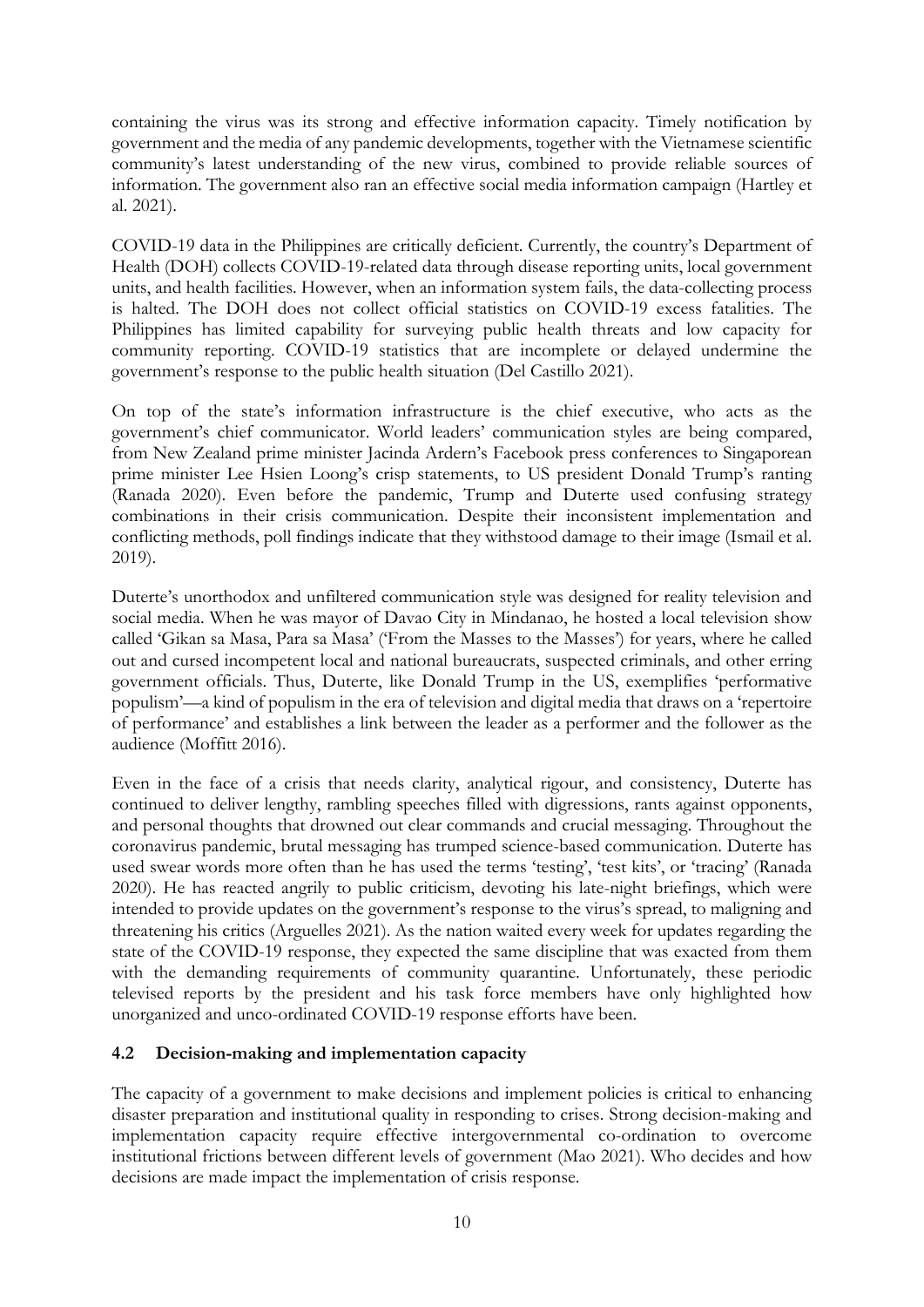Duterte constituted an Inter-Agency Task Force for the Management of Emerging Infectious Diseases (IATF-EID) comprising health professionals, technocrats, and business leaders, led by controversial health secretary Francisco Duque III, who has been publicly chastised for incompetence and alleged irregular transactions. Duque has been blamed for the slow and ineffective government response to the spread of the pandemic, as well as billion-peso anomalies in the corruption-laden Philippine Health Insurance Corporation (PhilHealth), where he sits as chair.

Despite running on an electoral platform of shifting the Philippine form of government to federalism, Duterte has eschewed decentralization in his pandemic response and adopted a highly centralized 'whole-of-government' strategy with a top-down approach to policy-making decisions. This set-up left has local government units as mere implementers, following the orders of the national government (Navarro et al. 2020; Espia et al. 2021). For Hutchcroft and Gera (forthcoming), the Philippine state in the midst of the pandemic has not provided the type of 'central steering' required of the national government to address COVID-19. Drawing on the work of Kjellberg (1995), this strategy attempts to guarantee that although the basic goals of public action remain the purview of the national government, the means to achieve them are defined more explicitly by local governments. Instead, populist president Rodrigo Duterte's action has relied on 'strong-arming' local politicians. This has concealed the government's weak steering and provided the illusion that a 'strongman' is in control of the situation. Nonetheless, this approach has been ineffective in terms of the central steering required for pandemic response. At the outset, the pandemic necessitated strong and effective co-ordination by the national government, mainly through the IATF-EID. However, the critical central agencies led by the DOH have consistently failed to deliver. Thus, a number of local governments have picked up the slack to compensate for the slow and faulty response of the national government. However, not all local governments have the capacity and resources to address the onslaught of the pandemic.

# **4.3 Coercive capacity**

State–society relations shape coercive, mobilization, and co-operation capacities. Combating crises requires not only government action but also public compliance, social mobilization, and cooperation. For example, when a state exerts strong control over its society through coercive force, the government's capacity to coerce public compliance with anti-crisis measures is enhanced (Mao 2021).

The Philippines, however, implemented one of the world's most draconian lockdowns. Its flight capacity, which indicates how far air transport has recovered, is 74 per cent lower than in 2019, and its borders remain closed to travellers. Yet the Philippines has also underperformed in COVID containment. While cases per capita are less than a fifth of what vaccine leader Israel has seen, the Philippines has the second-worst positive test rate in Bloomberg's ranking, at 27 per cent (Bloomberg News 2021).

Consistent with his leadership approach, President Duterte viewed the pandemic problem as a war against the virus—shutting down its transmission barriers by stopping the movement of people and mobilizing the police and military to keep citizens indoors. He has also relied heavily on another body, composed of former military generals, the National Task Force COVID-19 (NTF), which he tasked with implementing the National Action Plan to manage the spread of virulent disease in the country. On the prodding of his military advisers, Duterte implemented a lockdown patterned after the military's decades-long tactics for border control in its fight against armed insurgent groups (Dizon 2020; Olanday and Rigby 2020).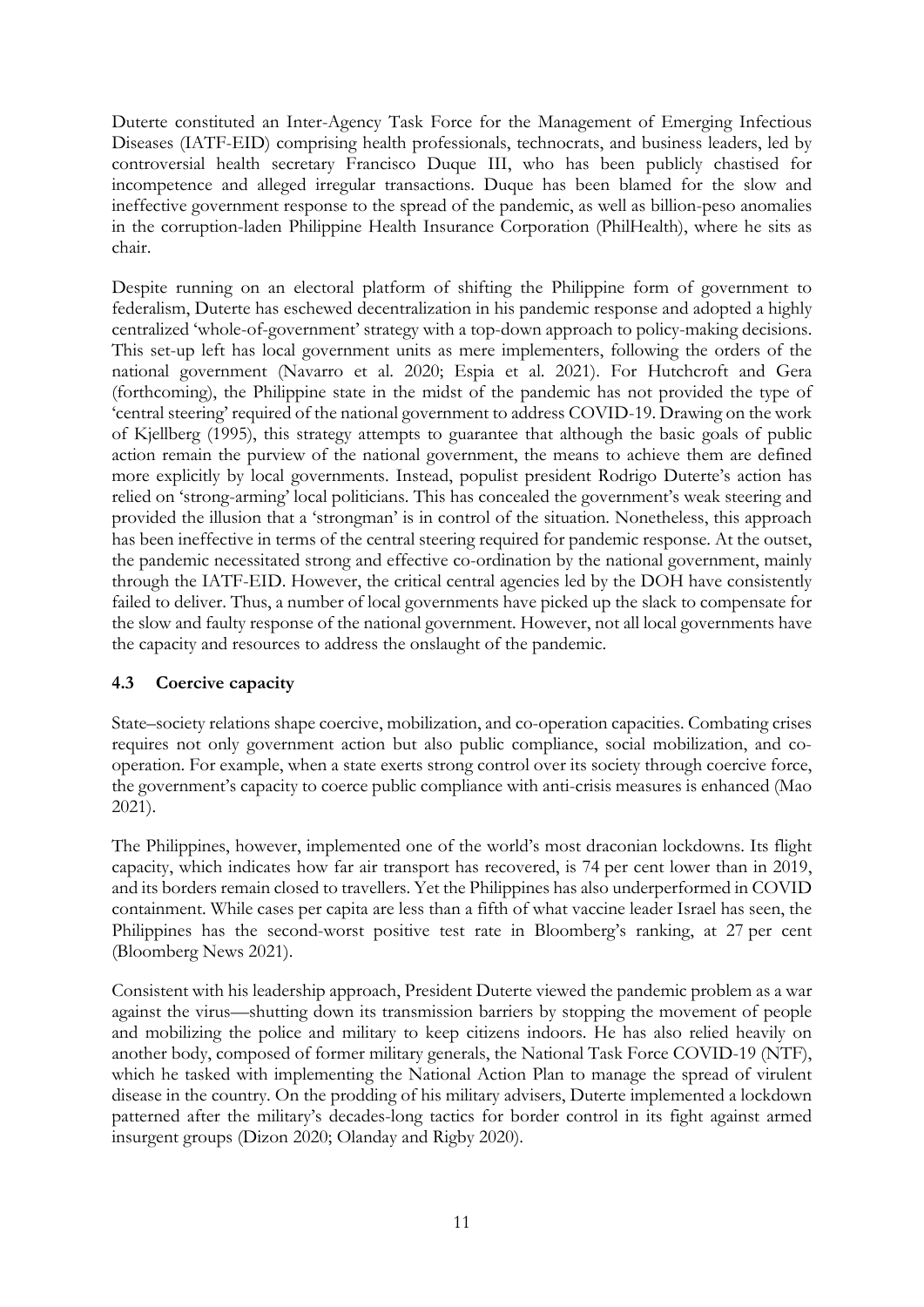Duterte's government has focused its efforts on slowing down the spread of the virus by curbing the movement of people through martial-law-like mechanisms. This approach, however, has not been combined with mass testing and aggressive contact tracing. While governments of countries with the first confirmed cases of COVID-19 ramped up their testing strategies and capacities, the Philippine government continued to ignore the advice of health experts to include mass testing in its prevention and control measures. According to health experts, Vietnam effectively prevented and limited the spread of the virus because it made urgent decisions to restrict entry into the nation, enforce quarantine protocols, and strengthen its testing and contract tracing capacities. By 19 March 2020, Vietnam had conducted 14,950 tests (Vu et al. 2020) compared with the 1,200 tests conducted by the Philippines (DOH 2020).

## **4.4 Mobilizational and co-operative capacity**

When a state and its society are connected, the government is more likely to have high capacity for social mobilization and co-operation, enabling the private sector and citizens to participate more effectively in crisis response (Mao 2021). The Philippines has a rich history of community capacity through its vibrant civil society, non-governmental, and not-for-profit organizations (Teehankee and Calimbahin 2020). However, the populist Duterte has exploited the enormous anxiety caused by the viral pandemic. He has securitized the pandemic by militarizing crisis response, empowering security agencies to administer it, and using war rhetoric. For Duterte, the pandemic response is a 'war against COVID-19' or 'war against an invisible enemy'. After the COVID-19 crisis was securitized, the people saw Duterte as the ideal crisis manager. He has portrayed himself as a ruthless, tough, and uncompromising commander-in-chief, always ready for war. And lastly, while the coronavirus crisis could have served as an opportunity for Duterte to champion national unity and rally the country to a common cause, he instead doubled down on the use of polarizing rhetoric (Arguelles 2021).

Hence, Duterte's pandemic response has been akin to a war cabinet. He has deployed an ad hoc coalition of bureaucrats, the military, the police, allied parties, petty village and suburb heads, and online die-hard supporters. More importantly, he has relied on populist mobilization or the rallying of mass supporters towards contentious political action with minimum institutional intermediation (Teehankee and Kasuya 2020). Populists thrive on direct communication with their supporters, relying mainly on the media and public demonstrations (Kenny 2017). Arguelles (2019) argues that the populist publics are not irrational, dumb, or gullible voters but are part of a growing constituency who are frustrated, angered, and sceptical of the 'hypocrisy' of liberal reformism. Cas Mudde (2015) points out that 'populism is an illiberal democratic response to undemocratic liberalism'.

In 2016, Duterte won the presidency on a narrative of 'the people vs the corrupt elite'. Drawing on the politics of anger and resentment amplified through social media, he managed to sustain his popularity despite his consistent bad behaviour, bloody war on drugs, and assault on media freedom. Since Duterte's government implemented a long and strict lockdown and seems to enjoy high levels of legitimacy (as high approval ratings suggest), it could seem puzzling that the Philippines has been struggling to control the pandemic (Teehankee 2021). The irony of Duterte's populist resilience amid his poor pandemic response serves to highlight his mastery of political deployment within a weak state.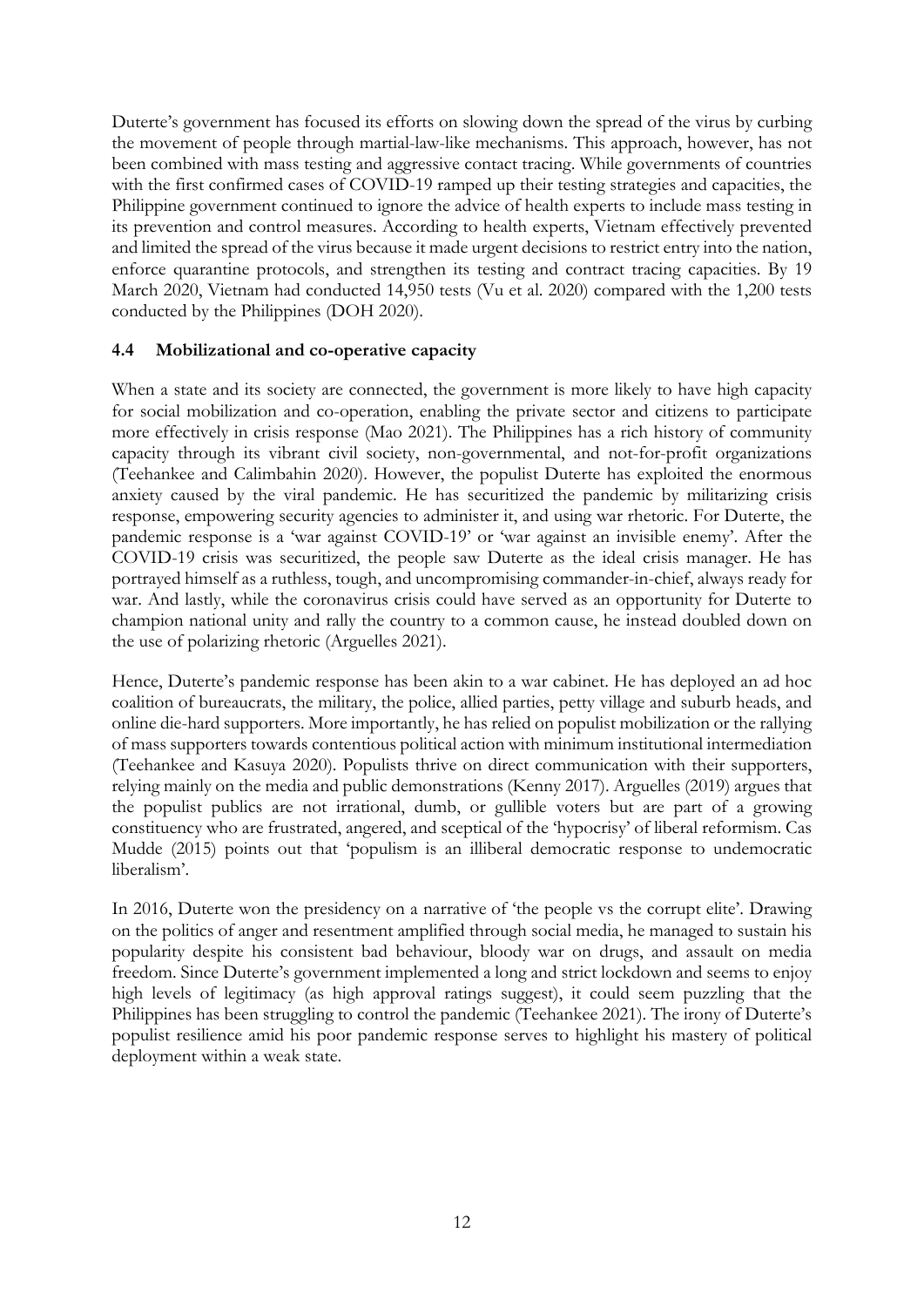## **5 The pitfalls of Duterte's pandemic response**

The COVID-19 pandemic caught the global community off guard. While health experts and risk assessors have always considered a pandemic scenario, world leaders did not expect it to happen so soon, on their watch. In an instant, national leaders faced an ambiguous and uncertain situation that could impact their population's health and survival and economic and political stability. The Philippines was unprepared for the magnitude and severity of the impact of the COVID-19 virus.

While Duterte exploited the crisis to his advantage, his government committed a series of severe missteps in the early phase of the outbreak that exacerbated the impact of the virus. These significant policy errors in the first year of the pandemic included: (1) the government's delayed acknowledgement of the severity of the coronavirus pandemic, causing the country to be reactive in its action; (2) once it was too late to avert widespread virus transmission, Duterte's government piled in, imposing a series of protracted total lockdowns without providing appropriate support for vulnerable localities; and (3) Duterte's securitized response to a public health emergency, which aggravated an already lethal virus. Unsurprisingly, Duterte has viewed the virus epidemic as a lawand-order issue, cracking down on allegedly 'pasaway' or 'undisciplined' residents who are said to be responsible for COVID-19's quick spread (Arguelles 2021).

## **5.1 Delayed reaction**

With other leaders announcing travel restrictions and closely monitoring their airports as an urgent response to the virus's global spread, the Duterte administration adopted a 'wait and see' approach and even downplayed the virus. Since his assumption of the presidency, Duterte has closely pivoted the country's foreign policy towards China. He has frequently mentioned his close friendship with President Xi Jinping in his public speeches. He has anchored the nation's COVID-19 recovery on the development of the Chinese vaccine, urging China to prioritize supplies to the Philippines at a time when the world was demanding accountability for China's involvement in the COVID-19 outbreak.

As early as 9 January 2020, the World Health Organization (WHO) had already announced the outbreak of coronavirus-related pneumonia in Wuhan, China. Even with the unprecedented move of China to put Wuhan under strict lockdown on 23 January, it was only on 28 January that President Duterte ordered a temporary ban on the entry of Chinese nationals from China's Hubei province. Two days after his announcement of the travel ban, the first case of COVID-19 was confirmed by the DOH. The first documented case arrived in the Philippines on 21 January 2020, from Wuhan, China, via Hong Kong.

With the virus already in the country and its local transmission inevitable, the Duterte administration needed to work quickly (De Jesus and Dayrit 2021). Early intervention is critical in dealing with an infectious virus like COVID-19, in order to remain ahead of the disease. However, President Duterte continued to downplay the disease even after the country had reported its first COVID-19 fatality on 2 February 2020, involving a 44-year-old Chinese man who was the first victim's companion. His death on 1 February was the first to be reported outside of China (Romero and Baculinao 2020). In a press briefing the following day, the president said, 'let's start with narratives by saying that everything is well in the country, that there is nothing really to be extra scared of the coronavirus thing' (Baclig 2021).

The Philippines has experienced four COVID-19 surges (see Figure 4). The initial wave was moderate, peaking at 316 on a seven-day rolling average in early April 2020. Cases began to progressively climb in early June 2020, building up to the second wave, which peaked at roughly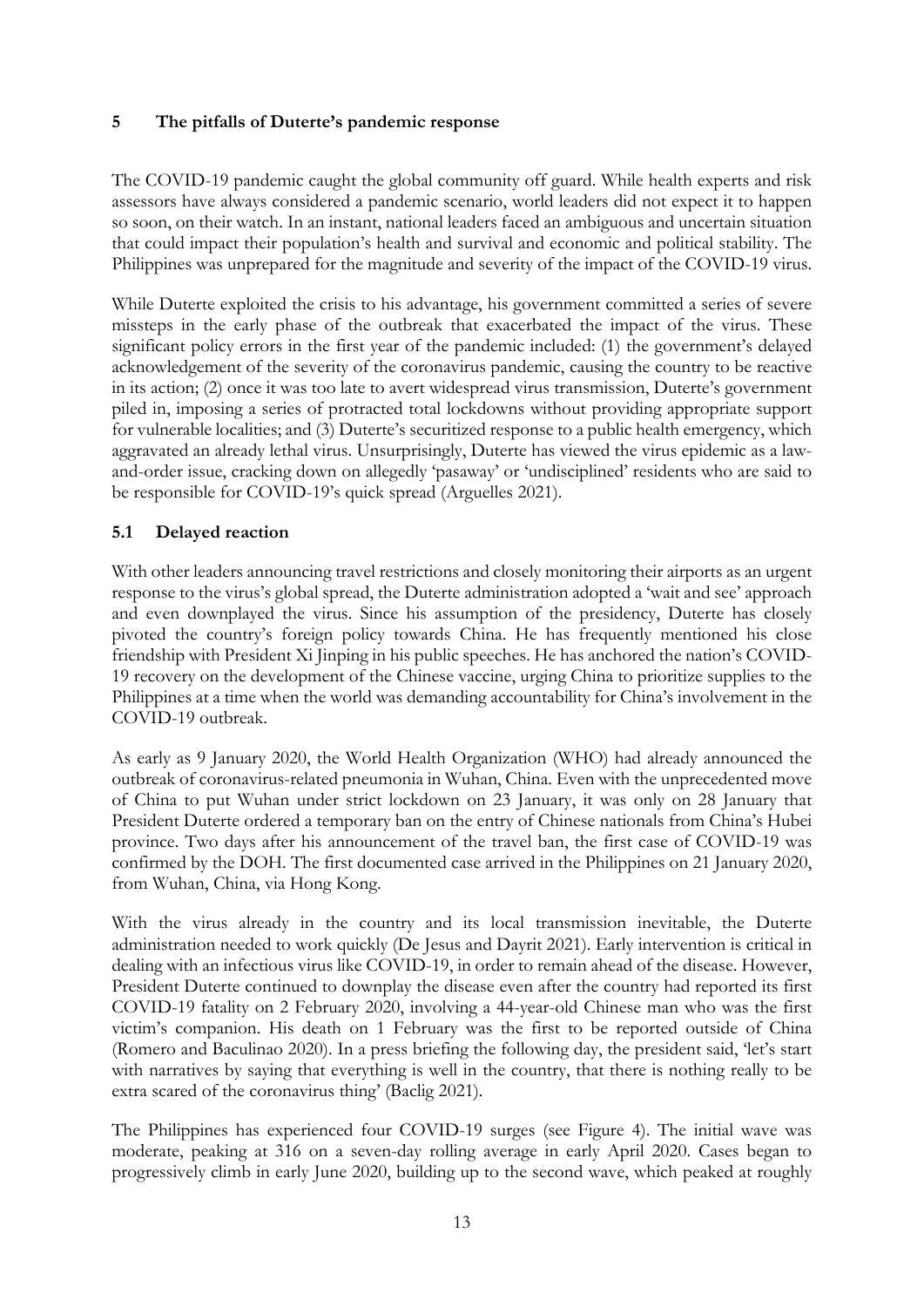4,300 daily cases in late August. The third wave peaked at 11,000 daily instances on average in mid-April 2021. The fourth wave, fuelled by the Delta variation, was the most devastating since the epidemic began. By 8 August 2021, the daily average had risen to nearly 19,000 instances (Cristino 2021). By September, the Philippines has breached two million cases, with a total death toll of 33,533 (Magsambol 2021).



Figure 4: Surges of COVID-19 in the Philippines

Source: reproduced with permission from Guido (2021).

#### **5.2 Protracted lockdowns**

With the total number of cases in the Philippines rising to 24 and a confirmed case of local transmission, President Duterte signed Proclamation 922 on 8 March 2020, declaring a state of public health emergency in the country. This declaration was soon followed by the imposition of a 'community quarantine' in Metro Manila on 12 March. Domestic land, air, and sea travel to and from Manila were suspended from 15 March to 14 April 2020.

In an attempt to make up for the time lost through the late imposition of travel restrictions from China and other countries with notable cases of COVID-19, the Duterte administration announced, on 15 March 2020, the lockdown of Metro Manila, giving its citizens minimal time to prepare provisions for what was at the time projected to be a month-long quarantine. After two days, the lockdown was extended to Luzon, and soon after, the rest of the country was put under community quarantine and subjected to interzonal travel restrictions. The country has been recognized globally as having had the longest general lockdown (general community quarantine) and strictest lockdown, with at least four hard lockdown cycles (enhanced community quarantine). President Duterte mobilized the police and the military to enforce a curfew and keep citizens indoors.

For weeks, police officers, petty bureaucrats, and village authorities cracked down on violators of the heightened community quarantine enforced by the 'Bayanihan to Heal as One Act'—the law that granted Duterte special powers to handle the COVID-19 outbreak. Around 130,000 quarantine violators were apprehended (ABS-CBN News 2020b). According to some human rights groups, quarantine violators were also subjected to verbal abuse and physical punishments (Castaneda 2020). In a developing nation like the Philippines, where a significant proportion of the urban population lives in confined slum neighbourhoods and survives on daily wage labour, social distancing and work-from-home arrangements are luxuries reserved for the country's middle and upper classes. Slow and sometimes missed delivery of crucial government food support and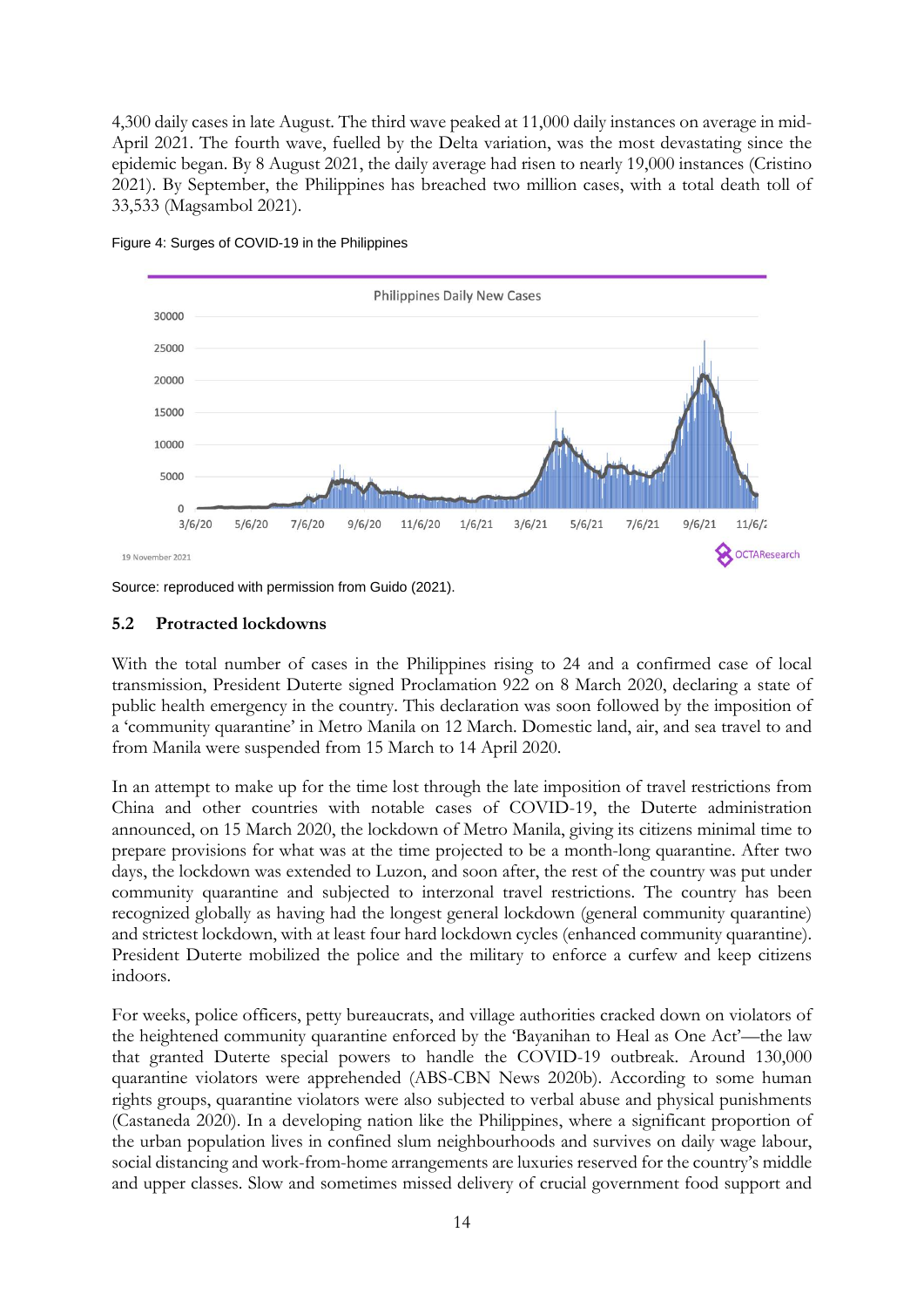subsidies to the poor and vulnerable sectors led to hunger and desperation that have further threatened social order in the metropolis (Gutierrez 2020). Nonetheless, the well-heeled have not been entirely spared, as the police barging into exclusive villages and condominiums in search of quarantine violators has also been reported (ABS-CBN News 2020a; De Leon 2020).

More than a dozen subpoenas were issued by the National Bureau of Investigation (NBI) to social media users who expressed their displeasure with the government's handling of COVID-19 (Patag 2020). The subpoenas reference Article 154 of the Revised Penal Code, which makes it illegal to publish 'any false news which may endanger public order or cause damage to the interest or credit of the State'. The Bayanihan Law, which took effect on 26 March, punishes those 'creating, perpetuating, or spreading false information regarding the [COVID-19] crisis on social media and other platforms, such information having no valid or beneficial effect on the population, and [being] geared to promote chaos, panic, anarchy, fear, or confusion', according to Section 6(6) (Buan 2020). The definition of fake news, on the other hand, is hazy, and decisions are left to the whims of law enforcement. Even Duterte's prominent political supporters, the Overseas Filipino Workers (OFWs), were not exempt from this harsh rule. For suspected cyber-libel for her social media remarks against Duterte, a Filipina caregiver in Taichung, Taiwan, was threatened with deportation by her own Philippine labour attaché (Ramos 2020).

On and off lockdowns have also harmed the economy. Lockdown can help a country enhance its healthcare and test-trace-treat systems—the basic elements of better disease control. However, failing to enhance these mechanisms wastes the time that lockdown gives. Despite having had the world's longest lockdowns, the country failed to flatten its COVID-19 curve (Mendoza 2021). Moreover, the 'low downs' of the protracted lockdowns, such as displacement, inefficiencies, and uneven distribution of resources from the presidential palace, continued to hamper the country's recovery efforts (Hall forthcoming-b).

# **5.3 Securitized response**

Strong-arming became the default mode of Duterte's highly securitized pandemic response, drawing heavily from his bloody 'war on drugs' (Hutchcroft and Gera forthcoming). This securitized approach blamed the so-called undisciplined others or 'pasaway' for justifying the imposition of a 'disciplinary quarantine' to protect the virtuous from those elements set to derail the war against COVID-19 (Kusaka 2020; Hapal 2021). The reliance of Duterte on 'strong-arming' is akin to what Michael Mann (1984: 188–90) termed 'despotic power' or 'power by the state over civil society'. This highlights the lack of 'infrastructural power', which Mann (1984: 189–90) characterized as the capacity of the state to 'centrally coordinate the activities of civil society through its own infrastructure'.

Duterte's use of the military to help police to enforce national mandates in the cities blurred the line between these two state security agents, and local governments did not object because they thought of the police and military as resources that could be used to implement their own policies. The use of uniformed personnel to address a public health emergency and the administration's aggressive enforcement strategy were viewed as having little effect on the rising tide of positive cases and inviting repressive action against the opposition under the guise of pandemic countermeasures. It widened the military's functional mandate and perceived institutional reach, even as President Duterte appointed ex-generals to various cabinet positions to co-ordinate government initiatives in testing, contact tracing, and vaccination. Military personnel were present on the ground and in decision-making positions at the highest levels (Hall forthcoming-a).

While a significant amount of political communication during the early stages of the COVID-19 epidemic did securitize the pandemic and attacked the opposition, the degree to which securitizing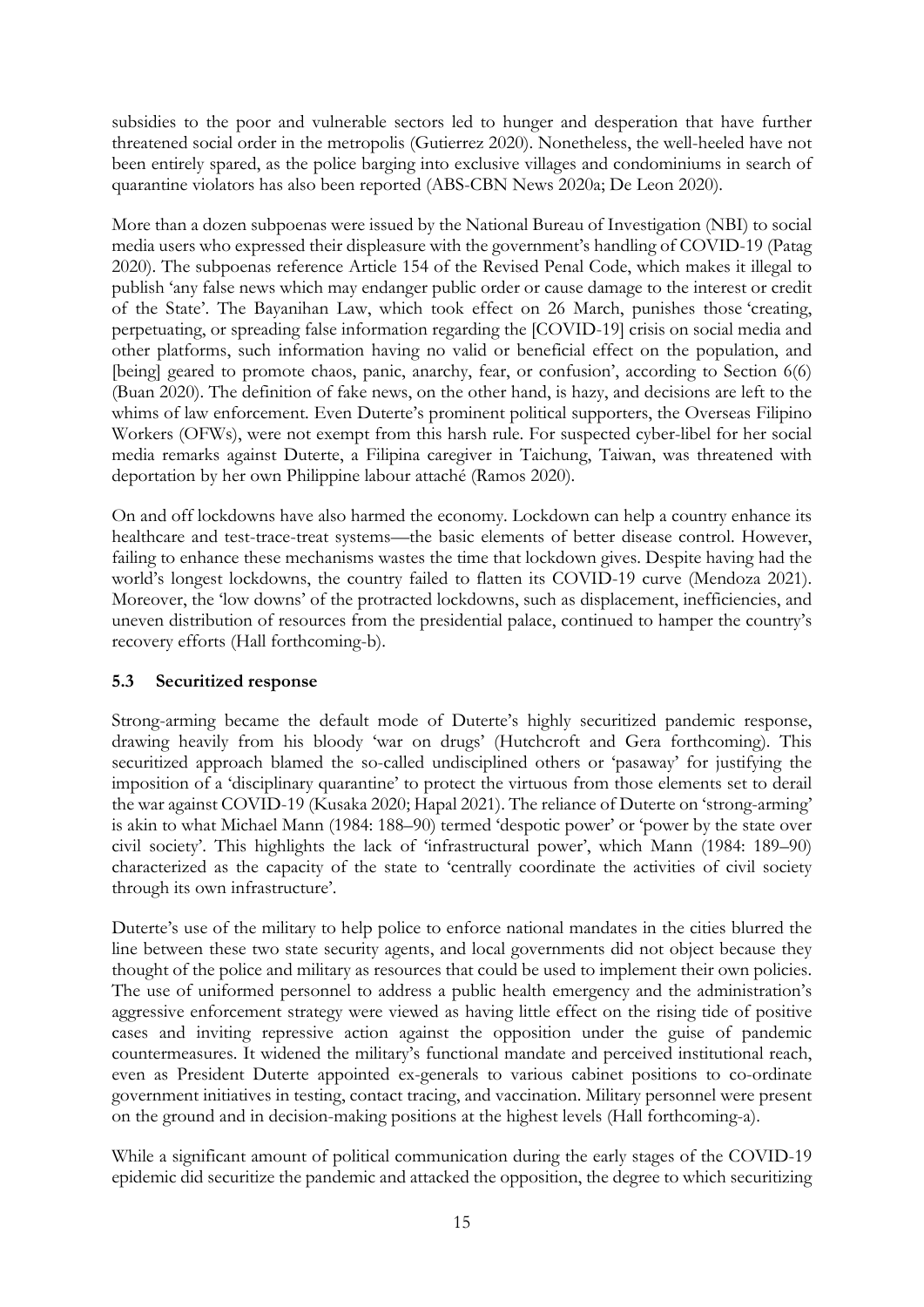players did so varied, thereby creating layers of legitimizing actors for securitization and repression. This also enabled Duterte to be depicted as a strong leader throughout the epidemic, thus explaining some of his continuing popularity.

Duterte exploited the pandemic to attack his enemies and declare war on many fronts. His administration and his allies in Congress spent a great deal of time and effort enacting severe antiterrorism legislation and terminating the franchise of the country's leading television network, ABS-CBN. Maria Ressa, the CEO of the Rappler news website, was also convicted of cyber libel during this period (Teehankee 2020b).

In the early days of the pandemic, Duterte threatened to declare martial law on the Philippines' largest island, Luzon, to punish those who disobeyed the quarantine law. In a televised address, he told the military and police to 'shoot them dead'. 'Dead. Instead of causing chaos, I'll just bury you'. (Gregorio 2020). 'I am warning everybody and putting notice [to the] armed forces and the police, I might declare martial law', he later reiterated after two soldiers were reportedly killed by armed New People's Army (NPA) guerillas in Aurora province (CNN Philippines 2020). A police officer shot and killed a discharged army veteran with post-traumatic stress disorder (PTSD) for supposed quarantine violations a few weeks after Duterte issued his order (Mangosing 2020).

However, the immediate implementation of lockdown measures was not supported by social and economic safety nets, leaving those who did not have the financial capacity to stockpile to leave their homes and look for food. These so-called 'pasaway' or undisciplined residents became the target of the president, singling them out as the cause of the rapid transmission of the virus. Thousands of people have been arrested for violating curfew and other health protocols (such as not wearing masks). Duterte even publicly threatened to order a tougher crackdown, ordering the military and police to 'shoot to kill' the 'pasaway' (violators) (Agojo 2021; Hapal 2021).

#### **6 Conclusion**

The Philippines was among the last countries in the ASEAN region to roll out its vaccination programme. It only started its vaccination programme on 1 March 2021, with the arrival of the 600,000 doses of Sinovac. With the limited arrival of vaccines and limited capacity of laboratories and healthcare facilities, the primary strategy of the Duterte administration in addressing the pandemic continued to be community quarantine. The surge in COVID-19 cases in April and September 2021 further overwhelmed the already strained healthcare system.

To make matters worse, allegations of massive corruption have also tainted Duterte's pandemic response. The Commission on Audit has issued a report identifying 'deficiencies' in the DOH's usage of 67.3 billion pesos (PHP; US\$1.3 billion) in the fight against COVID-19, including PHP 41 billion (US\$800 million) transferred to the Procurement Service in the Department of Budget and Management (Buan 2021). According to the commission, the fund transfer was not documented, resulting in a delay in distributing critical medical supplies for the pandemic response. The commission's report prompted the Senate to dig deeper. It then uncovered evidence of financial misuse, particularly over supplies from Pharmally Pharmaceutical, a business formed just months before securing billions of pesos in supply contracts (Dela Peña 2021). The Pharmally scandal has become the most prominent allegation of corruption against the Duterte administration (Teehankee 2022).

Rodrigo Duterte rose to power by riding the wave of popular anger and frustration towards the ruling elite's failure to institute socioeconomic and political reforms. The COVID-19 pandemic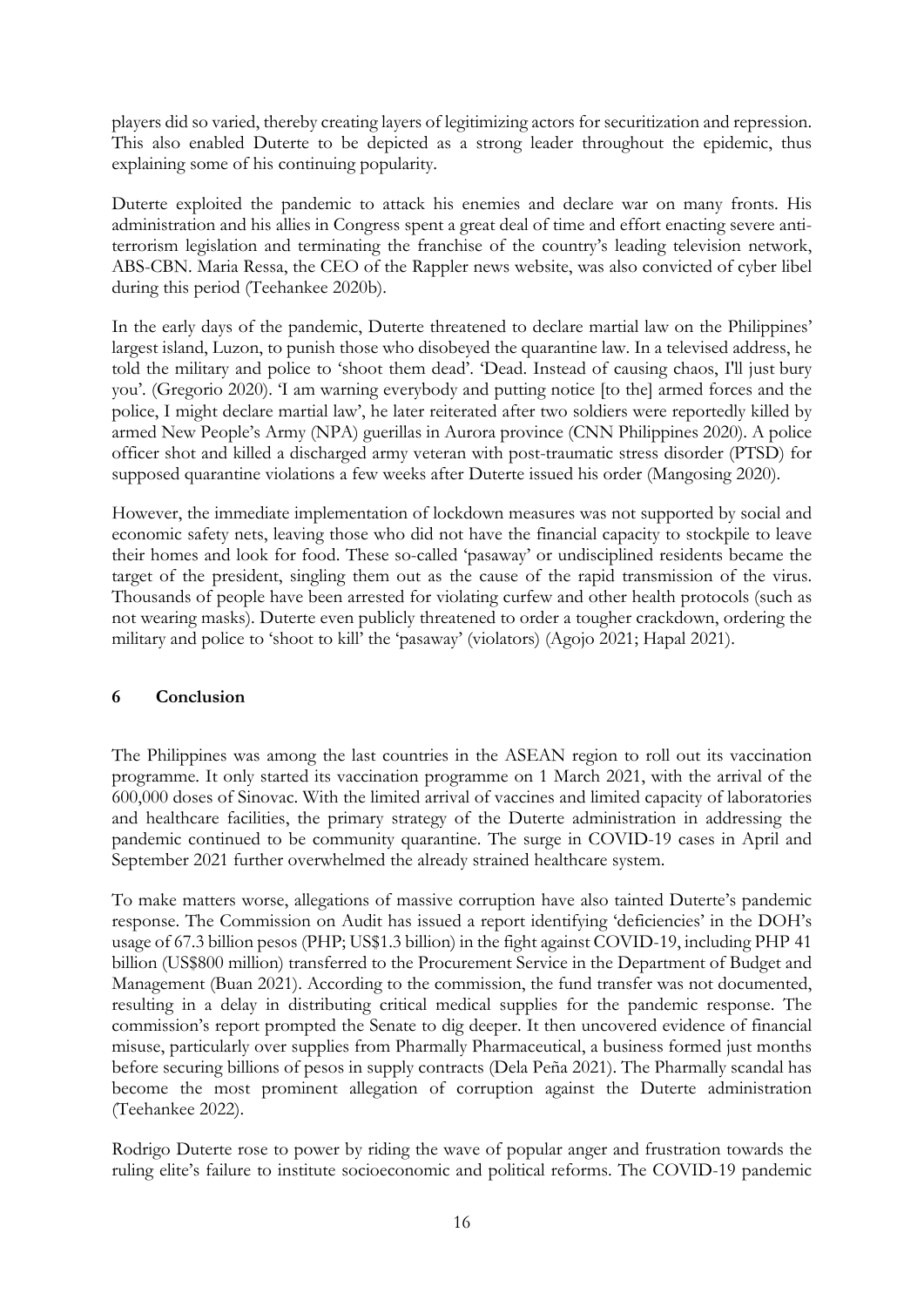has threatened his populist legacy as a strongman president. His government has consistently fumbled in its handling of the pandemic despite implementing one of the most heavy-handed lockdowns in the world. Just like his fellow populists around the world, Duterte has found it challenging to sustain an 'us versus them' narrative against an existential threat like the virus. His unorthodox and disruptive populist leadership has amplified the country's weak state capacity in crisis management, particularly information gathering and dissemination and decision-making and implementation. He has relied wholly on the state's coercive capacity to mount an 'all-out war' against the COVID-19 pandemic to the point of transgressing institutional checks and balances and violating fundamental human rights.

As a political institution, the Philippine presidency has accrued enough constitutional power to have a formal semblance of a 'strong presidency'. As a result, strong Philippine presidents appear to reign over a state with weak capacity, malleable to presidential whims and vulnerable to social pressure. The Philippine presidency is a classic case of what Latin American political scientist Guillermo O'Donnell (1994) called a 'delegative democracy', with little accountability, limited capacity and professionalism within the administrative and security apparatuses, and a lack of autonomy in the face of powerful domestic and foreign political actors. Nonetheless, even an apparently 'strong' presidency can become susceptible to societal challenges (Teehankee 2020a).

Despite his missteps in addressing the pandemic, Duterte remains popular, especially with his diehard supporters—the populist public. He could have used this vast social capital to mobilize a unified nation with healing leadership to address the crisis. Rather than presenting a clear strategy to fight the virus's rise and spread, the president used the moment to attack his political adversaries and renew his declaration of war on several fronts. In the end, he turned out to be a weak president against the COVID-19 virus.

#### **References**

- ABS-CBN News (2020a). 'Cops Allegedly Trespass into Taguig Condo, Accost Residents over COVID-19 Lockdown Violations'. ABS-CBN News, 20 April. Available at: [https://news.abs](https://news.abs-cbn.com/news/04/20/20/cops-trespass-pacific-plaza-towers-shout-accost-residents-lockdowncoronavirus)[cbn.com/news/04/20/20/cops-trespass-pacific-plaza-towers-shout-accost-residents](https://news.abs-cbn.com/news/04/20/20/cops-trespass-pacific-plaza-towers-shout-accost-residents-lockdowncoronavirus)[lockdowncoronavirus](https://news.abs-cbn.com/news/04/20/20/cops-trespass-pacific-plaza-towers-shout-accost-residents-lockdowncoronavirus) (accessed 10 November 2020).
- ABS-CBN News (2020b). 'No More Warnings: PNP to Make Arrests in "Martial Law-Type" Lockdown— Chief'. ABS-CBN News, 20 April. Available at: [https://news.abs](https://news.abs-cbn.com/video/news/04/20/20/no-more-warnings-pnp-to-make-arrests-in-martial-law-type-lockdown-chief)[cbn.com/video/news/04/20/20/no-more-warnings-pnp-to-make-arrests-in-martial-law-type](https://news.abs-cbn.com/video/news/04/20/20/no-more-warnings-pnp-to-make-arrests-in-martial-law-type-lockdown-chief)[lockdown-chief](https://news.abs-cbn.com/video/news/04/20/20/no-more-warnings-pnp-to-make-arrests-in-martial-law-type-lockdown-chief) ((accessed 27 October 2020).
- Agojo, K.N.M. (2021). 'Policing a Pandemic: Understanding the State and Political Instrumentalization of the Coercive Apparatus in Duterte's Philippines'. *Journal of Developing Societies*, 37(3): 363–86. <https://doi.org/10.1177/0169796X21996832>
- Albert, J.R. (2021). '[Analysis] Part 1: Survey Says or Not'. Rappler, 27 October. Available at: [https://www.rappler.com/voices/thought-leaders/analysis-what-surveys-says-or-not-lecture-series](https://www.rappler.com/voices/thought-leaders/analysis-what-surveys-says-or-not-lecture-series-public-service-business-government-part-1)[public-service-business-government-part-1](https://www.rappler.com/voices/thought-leaders/analysis-what-surveys-says-or-not-lecture-series-public-service-business-government-part-1) (accessed 22 November 2021).
- Alon, I., M.F., and S. Li. (2020). 'Regime Type and COVID-19 Response'. *FIIB Business Review*, 9(3): 152– 60. <https://doi.org/10.1177/2319714520928884>
- Aquino, N.P. (2019). '"Tatay Digong" Thrives on Pathos to Keep Rock-Star Status'. BusinessWorld, July 22. Available at: [https://www.bworldonline.com/tatay-digong-thrives-on-pathos-to-keep-rock-star](https://www.bworldonline.com/tatay-digong-thrives-on-pathos-to-keep-rock-star-status)[status](https://www.bworldonline.com/tatay-digong-thrives-on-pathos-to-keep-rock-star-status) (accessed 20 November 2020).
- Arguelles, C.V. (2019). '"We Are Rodrigo Duterte": Dimensions of the Philippine Populist Publics' Vote'. *Asian Politics and Policy*, 11(3): 417–37. <https://doi.org/10.1111/aspp.12472>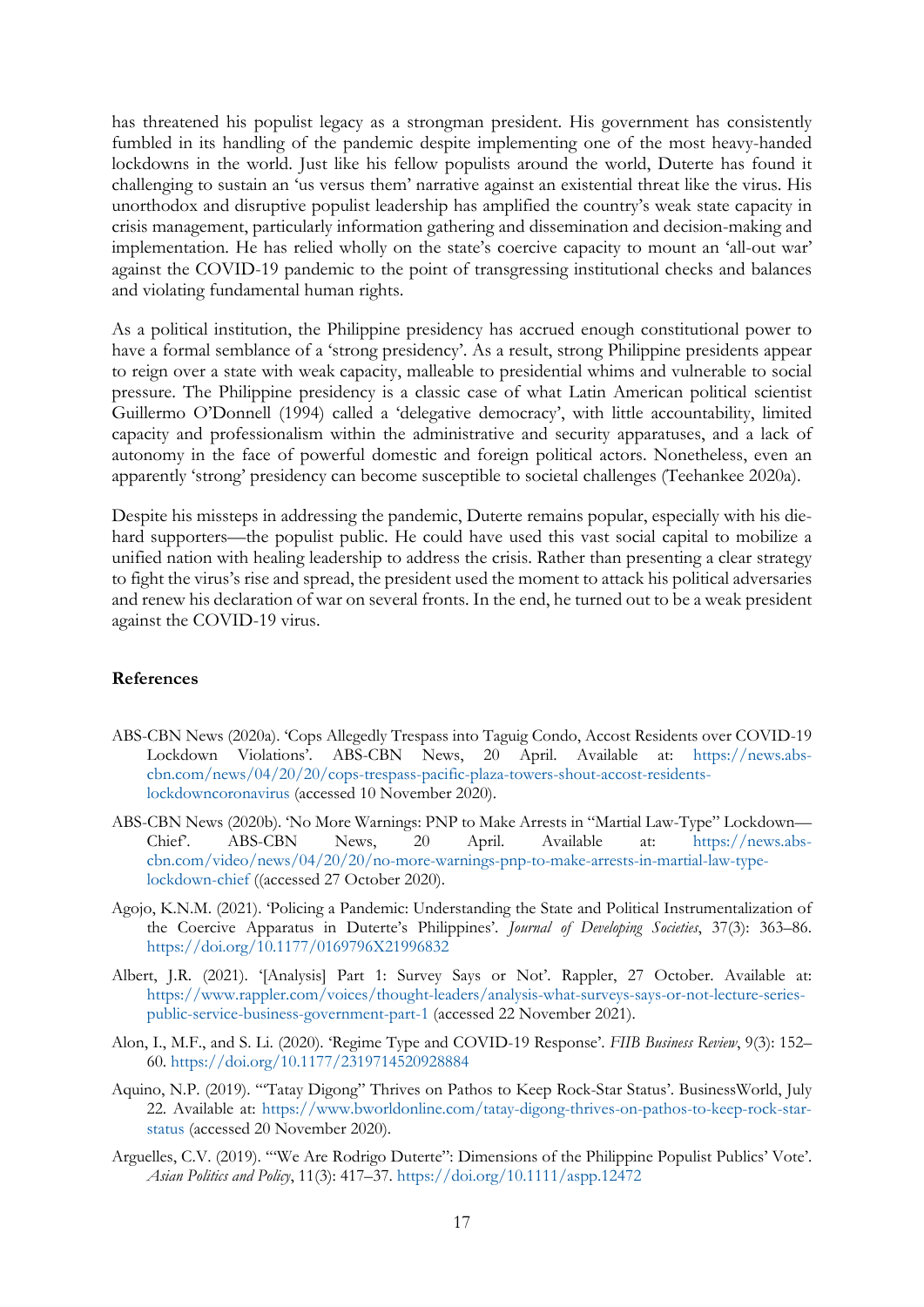- Arguelles, C.V. (2021). 'The Populist Brand Is Crisis: Durable Dutertismo amidst Mismanaged COVID-19 Response'. In D. Singh and M. Cook (eds), *Southeast Asian Affairs 2021*. Singapore: ISEAS-Yusof Ishak Institute. <https://doi.org/10.1355/9789814951753-016>
- Baclig, C.E. (2021). 'Timeline: One Year of Covid-19 in the Philippines'. Inquirer.net, 12 March. Available at: [https://newsinfo.inquirer.net/1406004/timeline-one-year-of-covid-19-in-the](https://newsinfo.inquirer.net/1406004/timeline-one-year-of-covid-19-in-the-philippines?utm_source=pocket_mylist)[philippines?utm\\_source=pocket\\_mylist](https://newsinfo.inquirer.net/1406004/timeline-one-year-of-covid-19-in-the-philippines?utm_source=pocket_mylist) (accessed 12 November 2021).
- Balfour, R. (2020). 'Why Populism Can Survive the Pandemic'. Carnegie Europe, 15 June. Available at: <https://carnegieeurope.eu/2020/07/15/why-populism-can-survive-pandemic-pub-82293> (accessed 8 September 2020).
- Berengaut, A.A. (2020). 'Democracies Are Better at Fighting Outbreaks'. *The Atlantic*, 24 February. Available at: [https://www.theatlantic.com/ideas/archive/2020/02/why-democracies-are-better](https://www.theatlantic.com/ideas/archive/2020/02/why-democracies-are-better-fighting-outbreaks/606976)[fighting-outbreaks/606976](https://www.theatlantic.com/ideas/archive/2020/02/why-democracies-are-better-fighting-outbreaks/606976) (accessed 12 September 2020).
- Bloomberg News (2021). 'Why the Philippines Became the Worst Place to Be in Covid'. *Bloomberg*, 29 September. Available at: [https://www.bloomberg.com/news/articles/2021-09-29/why-the](https://www.bloomberg.com/news/articles/2021-09-29/why-the-philippines-just-became-the-worst-place-to-be-in-covid)[philippines-just-became-the-worst-place-to-be-in-covid](https://www.bloomberg.com/news/articles/2021-09-29/why-the-philippines-just-became-the-worst-place-to-be-in-covid) (accessed 8 November 2021).
- Buan, L. (2020). 'NBI Summons "More Than a Dozen" for Coronavirus Posts'. *Rappler*, 2 April. Available at: [https://www.rappler.com/nation/256746-nbi-summons-more-than-dozen-people-social-media](https://www.rappler.com/nation/256746-nbi-summons-more-than-dozen-people-social-media-coronavirus-posts)[coronavirus-posts](https://www.rappler.com/nation/256746-nbi-summons-more-than-dozen-people-social-media-coronavirus-posts) (accessed 2 May 2020).
- Buan, L. (2021). '"Who Instructed You?" Pharmally's Advance Delivery Surprises PS-DBM Staff'. Rappler, 17 September. Available at: [https://www.rappler.com/nation/pharmally-advance-delivery-surprises](https://www.rappler.com/nation/pharmally-advance-delivery-surprises-procurement-service-dbm-staff)[procurement-service-dbm-staff](https://www.rappler.com/nation/pharmally-advance-delivery-surprises-procurement-service-dbm-staff) (accessed 20 September 2021).
- Bunyavejchewin, P., and K. Sirichuanjun. (2021). 'How Regime Type and Governance Quality Affect Policy Responses to COVID-19: A Preliminary Analysis'. *Heliyon*, 7(2): 1–5. <https://doi.org/10.1016/j.heliyon.2021.e06349>
- Castaneda, J. (2020). 'Say a Prayer for Lockdown Victims in the Philippines'. *Asia Times*, 15 April. Available at: <https://asiatimes.com/2020/04/say-a-prayer-for-lockdown-victims-in-the-philippines> (accessed 10 November 2020).
- Centeno, M.A., A. Kohli, D.J. Yashar, and D. Mistree (2017)*. States in the Developing World*. Cambridge: Cambridge University Press. <https://doi.org/10.1017/CBO9781316665657>
- Christensen, T., and L. Ma (2021). 'Comparing SARS and COVID-19: Challenges of Governance Capacity and Legitimacy'. *Public Organization Review*, March.<https://doi.org/10.1007/s11115-021-00510-y>
- Christensen, T., P. Lægreid, and L.H. Rykkja (2016). 'Organizing for Crisis Management: Building Governance Capacity and Legitimacy'. *Public Administration Review*, 76(6): 887–97. <https://doi.org/10.1111/puar.12558>
- CNN Philippines (2020). 'Duterte Threatens to Declare Martial Law if "Lawlessness" of NPA Continues'. CNN Philippines, 24 April. Available at: [https://cnnphilippines.com/news/2020/4/24/duterte](https://cnnphilippines.com/news/2020/4/24/duterte-lawlessness-martial-law.html)[lawlessness-martial-law.html](https://cnnphilippines.com/news/2020/4/24/duterte-lawlessness-martial-law.html) (accessed 9 October 2020).
- Collier, D. (2011). 'Understanding Process Tracing'. *PS: Political Science and Politics*, 44(4): 823–30. <https://doi.org/10.1017/S1049096511001429>
- Coppedge, M., J. Gerring, C.H. Knutsen, S.I. Lindberg, J. Teorell, D. Altman, M. Bernhard, A. Cornell, M.S. Fish, L. Gastaldi, H. Gjerløw, A. Glynn, A. Hicken, A. Lührmann, S.F. Maerz, K.L. Marquardt, K. McMann, V. Mechkova, P. Paxton, D. Pemstein, J. von Römer, B. Seim, R. Sigman, S.-E. Skaaning, J. Staton, A. Sundtröm, E. Tzelgov, L. Uberti, Y. Wang, T. Wig, and D. Ziblatt (2021). 'V-Dem Codebook v11.1'. Gothenburg: Varieties of Democracy (V-Dem) Project. <https://doi.org/10.2139/ssrn.3802627>
- Cristino, M.R. (2021). 'The Philippines Passes the 2 Million Mark as COVID-19 Cases Surge in Southeast Asia'. *The Conversation*, 9 September. Available at: [https://theconversation.com/the-philippines](https://theconversation.com/the-philippines-passes-the-2-million-mark-as-covid-19-cases-surge-in-southeast-asia-167186)[passes-the-2-million-mark-as-covid-19-cases-surge-in-southeast-asia-167186](https://theconversation.com/the-philippines-passes-the-2-million-mark-as-covid-19-cases-surge-in-southeast-asia-167186) (accessed 5 November 2021).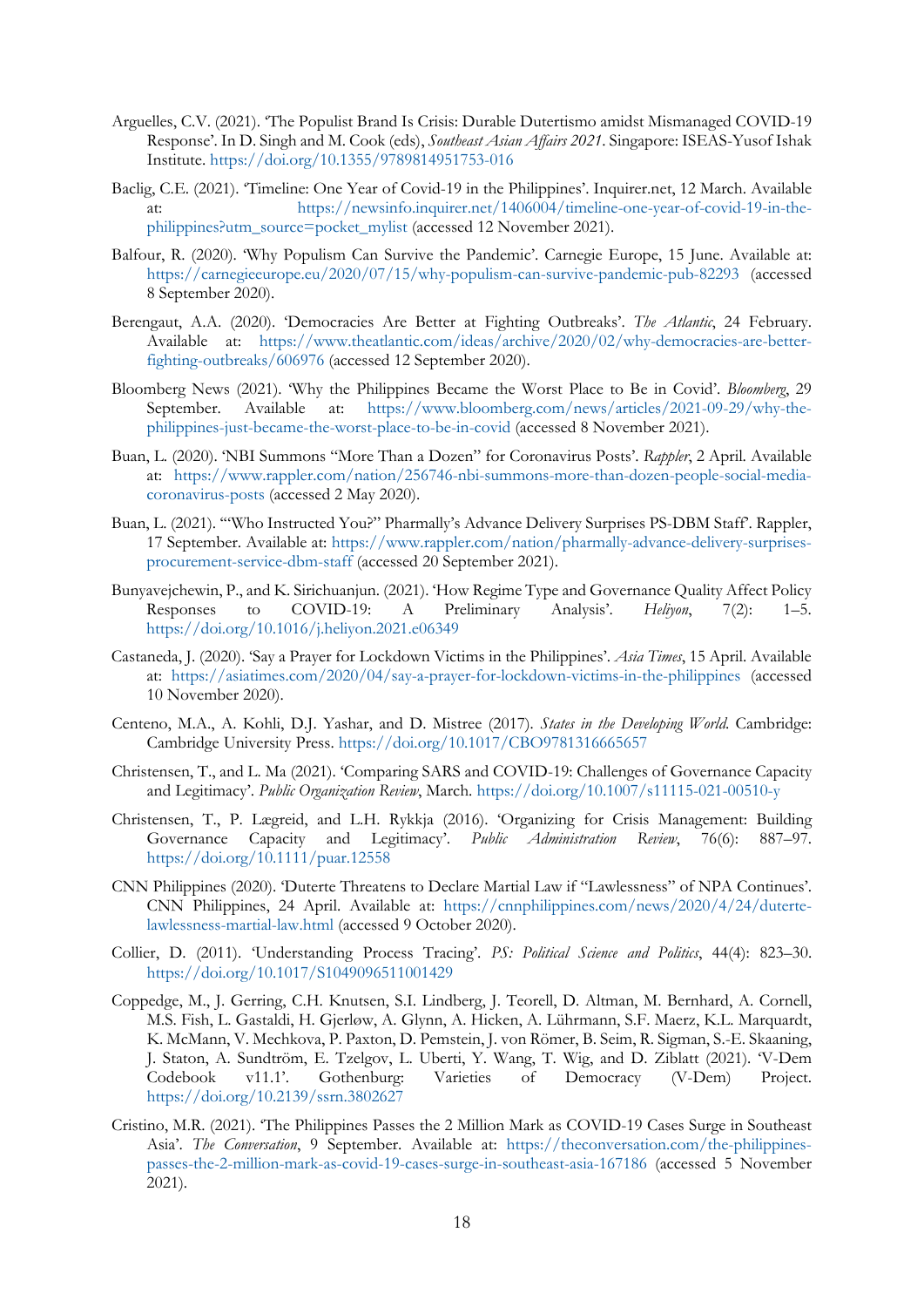- De Jesus, E.C., and M. Dayrit. (2021). 'Introduction: Responding to COVID-19'. In E.C. de Jesus, M.M. Dayrit, and I.S. Baysic (eds), *Countering COVID-19: Cases in Crisis Response*. Quezon City: Ateneo de Manila University Press/Bughaw.
- De Leon, M. (2020). 'Man in Private Village Assaulted, Nearly Arrested without Warrant by Makati Police'. Rappler, 27 April. Available at: [https://www.rappler.com/nation/259129-man-private-village](https://www.rappler.com/nation/259129-man-private-village-assaulted-nearly-arrested-without-warrant-makati-police?fbclid=IwAR1N5zf2HhZSOvfz1iUJacQW8QGQDD6pe4GiYHRGEKWmjHVQxX50fILPFx0)[assaulted-nearly-arrested-without-warrant-makati](https://www.rappler.com/nation/259129-man-private-village-assaulted-nearly-arrested-without-warrant-makati-police?fbclid=IwAR1N5zf2HhZSOvfz1iUJacQW8QGQDD6pe4GiYHRGEKWmjHVQxX50fILPFx0)[police?fbclid=IwAR1N5zf2HhZSOvfz1iUJacQW8QGQDD6pe4GiYHRGEKWmjHVQxX50fILP](https://www.rappler.com/nation/259129-man-private-village-assaulted-nearly-arrested-without-warrant-makati-police?fbclid=IwAR1N5zf2HhZSOvfz1iUJacQW8QGQDD6pe4GiYHRGEKWmjHVQxX50fILPFx0) [Fx0](https://www.rappler.com/nation/259129-man-private-village-assaulted-nearly-arrested-without-warrant-makati-police?fbclid=IwAR1N5zf2HhZSOvfz1iUJacQW8QGQDD6pe4GiYHRGEKWmjHVQxX50fILPFx0) (accessed 1 May 2020).
- Del Castillo, F.A. (2021). 'Negative COVID-19 Excess Mortality in the Philippines: Outcome of Public Health Measure or Product of Incomplete Data?' *Journal of Public Health*, June: fdab203. <https://doi.org/10.1093/pubmed/fdab203>
- Dela Peña, K. (2021). 'Corruption Scandals under Duterte: From Whiff to Helplessness'. Inquirer.net, 16 September. Available at: [https://newsinfo.inquirer.net/1488894/corruption-scandals-under-duterte](https://newsinfo.inquirer.net/1488894/corruption-scandals-under-duterte-from-whiff-to-helplessness)[from-whiff-to-helplessness](https://newsinfo.inquirer.net/1488894/corruption-scandals-under-duterte-from-whiff-to-helplessness) (accessed 4 October 2021).
- Diamond, L. (2020). 'Democracy versus the Pandemic: The Coronavirus Is Emboldening Autocrats the World Over'. *Foreign Affairs*, 13 June. Available at: <https://www.foreignaffairs.com/articles/world/2020-06-13/democracy-versus-pandemic> (accessed 4 July 2020).
- Dizon, N. (2020). 'Duterte and His Generals: A Shock and Awe Response to the Pandemic'. Rappler, 31 July. Available at: [https://www.rappler.com/newsbreak/in-depth/duterte-shock-and-awe](https://www.rappler.com/newsbreak/in-depth/duterte-shock-and-awe-coronavirus-pandemic-responsegenerals)[coronavirus-pandemic-responsegenerals](https://www.rappler.com/newsbreak/in-depth/duterte-shock-and-awe-coronavirus-pandemic-responsegenerals) (accessed 11 September 2020).
- Dobbs, K.L. (2020). 'Falling Flat? The Impact of State Legitimacy, Capacity, and Political Trust on Flattening the Curve of COVID-19'. Paper under review.<https://doi.org/10.2139/ssrn.3637832>
- DOH (Department of Health) (2020). COVID Daily Testing Increases, Numbers to Improve Further to 10k'. DOH, 20 April. Available at: https://doh.gov.ph/doh-press-release/ per cent20COVID-DAILY-TESTING-CAPACITY-INCREASES-NUMBERS-TO-IMPROVE-FURTHER-TO-10K (accessed 16 May 2020).
- Espia, J.C., W. Gera, and R.A. Hall. (2021). 'Local Adaptations to Central Government Shortcomings: COVID-19 Responses in the Cities of Iloilo and Cebu, Philippines'. *Contemporary Southeast Asia: A Journal of International and Strategic Affairs*, 43(1): 53–62.
- Fukuyama, F. (2020). 'The Pandemic and Political Order: It Takes a State'. *Foreign Affairs*, 99(4): 26–32.
- Gisselquist, R.M., and A. Vaccaro (2021). 'COVID-19 and the State'. WIDER Working Paper 80/2021. Helsinki: UNU-WIDER. Available at: <https://www.wider.unu.edu/publication/covid-19-and-state> (accessed 6 October 2021). <https://doi.org/10.35188/UNU-WIDER/2021/018-4>
- Greer, S.L., E.J. King, E.M. da Fonseca, and A. Peralta-Santos (2020). 'The Comparative Politics of COVID-19: The Need to Understand Government Responses. *Global Public Health*, 15(9): 1413–16. <https://doi.org/10.1080/17441692.2020.1783340>
- Greer, S.L., E.J. King, E.M. da Fonseca, and A. Peralta-Santos (eds) (2021). *The Comparative Politics and Policy of COVID-19*. Ann Arbor, MI: University of Michigan Press. <https://doi.org/10.3998/mpub.11927713>
- Gregorio, X. (2020). 'Duterte Tells Police, Military to Shoot Unruly Quarantine Violators'. CNN Philippines, 1 April. Available at: [https://www.cnnphilippines.com/news/2020/4/1/Rodrigo-](https://www.cnnphilippines.com/news/2020/4/1/Rodrigo-Duterte-police-military-shoot-unruly-quarantine-violators.html)[Duterte-police-military-shoot-unruly-quarantine-violators.html](https://www.cnnphilippines.com/news/2020/4/1/Rodrigo-Duterte-police-military-shoot-unruly-quarantine-violators.html) (accessed 12 June 2020).
- Guido, D. (2021). 'The 2022 Philippine Economic Outlook and the Impact of the Upcoming Elections.' Presentation to the webinar 'The Philippine Economic Outlook and the Impact of the Upcoming Elections', Manila, Philippines, 19 November.
- Gutierrez, J. (2020). ''Will We Die Hungry?' A Teeming Manila Slum Chafes Under Lockdown'. *The New York Times*, 15 April. Available at: [https://www.nytimes.com/2020/04/15/world/asia/manila](https://www.nytimes.com/2020/04/15/world/asia/manila-coronavirus-lockdown-slum.html)[coronavirus-lockdown-slum.html](https://www.nytimes.com/2020/04/15/world/asia/manila-coronavirus-lockdown-slum.html) (accessed 3 July 2020).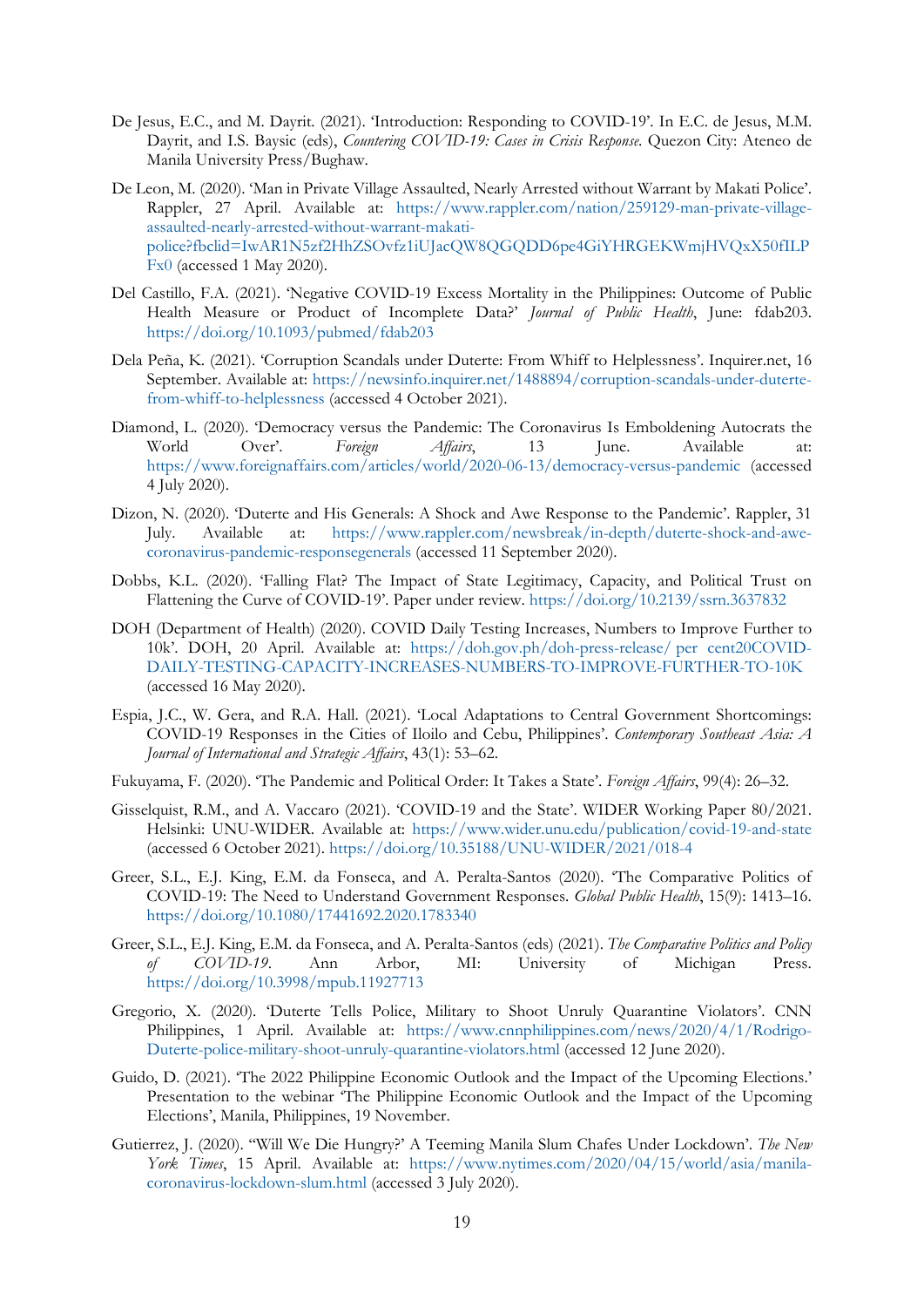- Hall, R.A. (forthcoming-a). 'Camouflage in the Streets: Emergency Powers, the Military, and the Philippines' COVID-19 Pandemic Response'. *Philippine Political Science Journal*.
- Hall, R.A. (forthcoming-b). 'Introduction'. In R. Hall (ed.), *Lockdowns and Lowdown: The Politics of the Philippines' COVID-19 Pandemic Response*. Quezon City: Ateneo de Manila University Press/Bughaw.
- Hanson, J.K. 2015. 'Democracy and State Capacity: Complements or Substitutes?' *Studies in Comparative International Development*, 50(3): 304–30. <https://doi.org/10.1007/s12116-014-9173-z>
- Hanson, J.K. 2018. 'State Capacity and the Resilience of Electoral Authoritarianism: Conceptualizing and Measuring the Institutional Underpinnings of Autocratic Power'. *International Political Science Review*, 39(1): 17–32. <https://doi.org/10.1177/0192512117702523>
- Hapal, K. (2021). 'The Philippines' COVID-19 Response: Securitising the Pandemic and Disciplining the Pasaway'. *Journal of Current Southeast Asian Affairs*, 40(2): 224–44. <https://doi.org/10.1177/1868103421994261>
- Hartley, K., and D.S.L. Jarvis. (2020). 'Policy-Making in a Low-Trust State: Legitimacy, State Capacity, and Responses to COVID-19 in Hong Kong'. *Policy and Society*, 39(3): 403–23. <https://doi.org/10.1080/14494035.2020.1783791>
- Hartley, K., S. Bales, and A.S. Bali. (2021). 'COVID-19 Response in a Unitary State: Emerging Lessons from Vietnam'. *Policy Design and Practice*, 4(1): 152–68. <https://doi.org/10.1080/25741292.2021.1877923>
- Hutchcroft, P.D. and W. Gera (forthcoming). 'Strong-Arming, Weak Steering: Central–Local Relations in the Philippines in the Era of the Pandemic'. *Philippine Political Science Journal*.
- Ismail, N.B.M., M.A. Pagulayan, C.M.A. Francia, and A. Pang (2019). 'Communicating in the Post‐Truth Era: Analyses of Crisis Response Strategies of Presidents Donald Trump and Rodrigo Duterte'. *Journal of Public Affairs*, 19(1): e1883. <https://doi.org/10.1002/pa.1883>
- Jansen R.S. (2011). 'Populist Mobilization: A New Theoretical Approach to Populism'. *Sociological Theory*, 29(2): 75–96. <https://doi.org/10.1111/j.1467-9558.2011.01388.x>
- Katsambekis, G., and Y. Stavrakakis (eds) (2020). 'Populism and the Pandemic: A Collaborative Report'. *POPULISMUS Interventions*, 7 (special edition).
- Kenny P.D. (2017). *Populism and Patronage: Why Populists Win Elections in Asia, and Beyond*. Oxford: Oxford University Press. <https://doi.org/10.1093/oso/9780198807872.003.0009>
- Khemani, S. (2019). 'What Is State Capacity?' Policy Research Working Paper 8734. Washington, DC: World Bank Group. Available at: <https://openknowledge.worldbank.org/handle/10986/31266> (accessed 9 September 2020).
- Kjellberg, F. (1995). 'The Changing Values of Local Government'. *The Annals of the American Academy of Political Science*, 540: 40–50. <https://doi.org/10.1177/0002716295540000004>
- Kleinfeld, R. (2020). 'Do Authoritarian or Democratic Countries Handle Pandemics Better?' Carnegie Endowment for International Peace, 31 March. Available at: [https://carnegieendowment.org/2020/03/31/do-authoritarian-or-democratic-countries-handle](https://carnegieendowment.org/2020/03/31/do-authoritarian-or-democratic-countries-handle-pandemics-better-pub-81404)[pandemics-better-pub-81404](https://carnegieendowment.org/2020/03/31/do-authoritarian-or-democratic-countries-handle-pandemics-better-pub-81404) (accessed 21 May 2020).
- Kusaka, W. (2020). 'Duterte's Disciplinary Quarantine: How a Moral Dichotomy Was Constructed and Undermined'. *Philippine Studies: Historical and Ethnographic Viewpoints*, 68(3): 423–42. <https://doi.org/10.1353/phs.2020.0027>
- Lasco, G. (2020). 'Medical Populism and the COVID-19 Pandemic'. *Global Public Health*, 15(10): 1417–29. <https://doi.org/10.1080/17441692.2020.1807581>
- Li, G. (2021). 'China Falls from Top Spot in Nikkei COVID Recovery Ranking'. Asian Nikkei, 6 October. Available at: [https://asia.nikkei.com/Spotlight/Coronavirus/COVID-19-Recovery-Index/China](https://asia.nikkei.com/Spotlight/Coronavirus/COVID-19-Recovery-Index/China-falls-from-top-spot-in-Nikkei-COVID-recovery-ranking)[falls-from-top-spot-in-Nikkei-COVID-recovery-ranking](https://asia.nikkei.com/Spotlight/Coronavirus/COVID-19-Recovery-Index/China-falls-from-top-spot-in-Nikkei-COVID-recovery-ranking) (accessed 3 November 2021).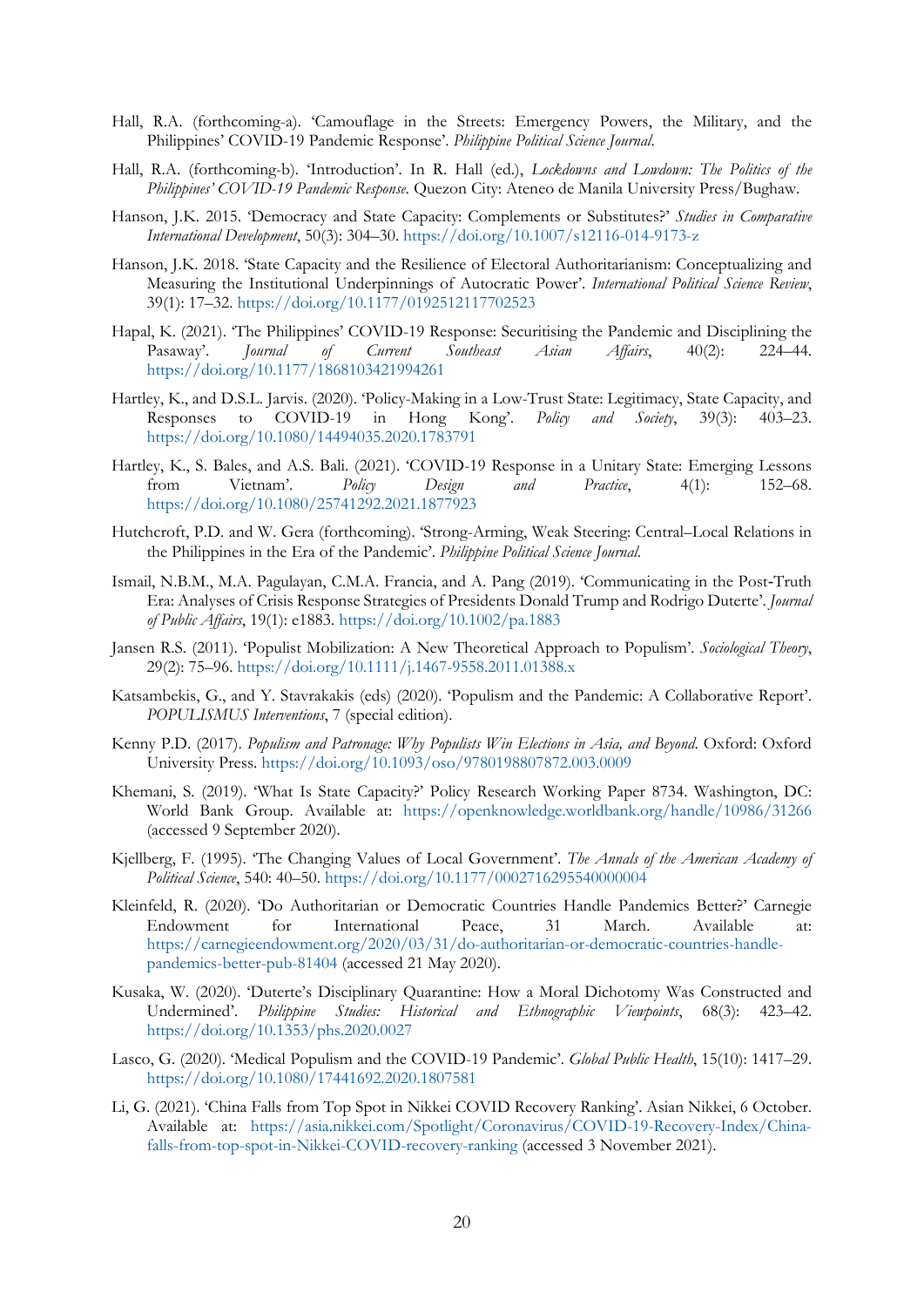- Lührmann, A., A.B. Edgell, and S.F. Maerz. (2020). 'Pandemic Backsliding: Does Covid-19 Put Democracy at Risk?' V-Dem Institute Policy Brief 23. Gothenburg: Varieties of Democracy Institute, University of Gothenburg. Available at: [https://www.v-dem.net/media/filer\\_public/52/eb/52eb913a-b1ad-](https://www.v-dem.net/media/filer_public/52/eb/52eb913a-b1ad-4e55-9b4b-3710ff70d1bf/pb_23.pdf)[4e55-9b4b-3710ff70d1bf/pb\\_23.pdf](https://www.v-dem.net/media/filer_public/52/eb/52eb913a-b1ad-4e55-9b4b-3710ff70d1bf/pb_23.pdf) (accessed 17 September 2020).
- Magsambol, B. (2021). 'Philippines Reaches Grim Milestone of 2 million COVID-19 Cases'. Rappler, 1 September. Available at: [https://www.rappler.com/nation/coronavirus-cases-philippines](https://www.rappler.com/nation/coronavirus-cases-philippines-september-1-2021)[september-1-2021](https://www.rappler.com/nation/coronavirus-cases-philippines-september-1-2021) (accessed 4 September 2021).
- Mangosing, F. (2020). 'Ex-Soldier Shot Dead by Cop in QC Laid to Rest with Military Honors'. Inquirer.net, 26 April. Available at: [https://newsinfo.inquirer.net/1264964/ex-soldier-shot-dead-by-cop-in-qc](https://newsinfo.inquirer.net/1264964/ex-soldier-shot-dead-by-cop-in-qc-laid-to-rest-with-military-honors)[laid-to-rest-with-military-honors](https://newsinfo.inquirer.net/1264964/ex-soldier-shot-dead-by-cop-in-qc-laid-to-rest-with-military-honors) (accessed 16 May 2020).
- Mann, M. (1984). 'The Autonomous Power of the State: Its Origins, Mechanisms, and Results'. *Archives Europeennes de Sociologie*/*European Journal of Sociology*/*Europaisches Archiv Fur Soziologie*, 25(2): 185–213. <https://doi.org/10.1017/S0003975600004239>
- Mao, Y. (2021). 'Political Institutions, State Capacity, and Crisis Management: A Comparison of China and South Korea'. *International Political Science Review*, 42(3): 316–32. <https://doi.org/10.1177/0192512121994026>
- Mendoza, R.U. (2021). 'The Philippine Economy under the Pandemic: From Asian Tiger to Sick Man Again?' Brookings, 2 August. Available at: [https://www.brookings.edu/blog/order-from](https://www.brookings.edu/blog/order-from-chaos/2021/08/02/the-philippine-economy-under-the-pandemic-from-asian-tiger-to-sick-man-again)[chaos/2021/08/02/the-philippine-economy-under-the-pandemic-from-asian-tiger-to-sick-man](https://www.brookings.edu/blog/order-from-chaos/2021/08/02/the-philippine-economy-under-the-pandemic-from-asian-tiger-to-sick-man-again)[again](https://www.brookings.edu/blog/order-from-chaos/2021/08/02/the-philippine-economy-under-the-pandemic-from-asian-tiger-to-sick-man-again) (accessed 23 September 2021).
- Meyer, B. (2020). *Pandemic Populism: An Analysis of Populist Leaders' Responses to Covid-19*. London: Tony Blair Institute for Global Change. Available at: [https://institute.global/policy/pandemic-populism](https://institute.global/policy/pandemic-populism-analysis-populist-leaders-responses-covid-19)[analysis-populist-leaders-responses-covid-19](https://institute.global/policy/pandemic-populism-analysis-populist-leaders-responses-covid-19) (accessed 3 November 2020).
- Migdal, J.S. (1988). *Strong Societies and Weak States: State–Society Relations and State Capabilities in the Third World*. Princeton, NJ: Princeton University Press. <https://doi.org/10.1515/9780691212852>
- Moffit, B. (2016). *The Global Rise of Populism*. Stanford, CA: Stanford University Press.
- Mudde, C. (2015). 'The Problem with Populism'. *Guardian*, 17 February. Available at: [https://www.theguardian.com/commentisfree/2015/feb/17/problem-populism-syriza-podemos](https://www.theguardian.com/commentisfree/2015/feb/17/problem-populism-syriza-podemos-dark-side-europe)[dark-side-europe](https://www.theguardian.com/commentisfree/2015/feb/17/problem-populism-syriza-podemos-dark-side-europe) (accessed 21 August 2020).
- Navarro, S., M.H. Yusingco, and S.V. Sison (2020). 'Interrogating the Centralization–Decentralization Tension in the Philippines in the Midst of the COVID-19 Pandemic'. Working paper. <https://doi.org/10.2139/ssrn.3721883>
- O'Donnell, G. (1994). 'Delegative Democracy'. *Journal of Democracy*, 5(1): 55–69. <https://doi.org/10.1353/jod.1994.0010>
- Olanday, D., and J. Rigby (2020). 'Inside the World's Longest and Strictest Coronavirus Lockdown in the Philippines'. *The Telegraph*, 11 July. Available at: [https://www.telegraph.co.uk/global-health/science](https://www.telegraph.co.uk/global-health/science-and-disease/insideworlds-longest-strictest-coronavirus-lockdown-philippines)[and-disease/insideworlds-longest-strictest-coronavirus-lockdown-philippines](https://www.telegraph.co.uk/global-health/science-and-disease/insideworlds-longest-strictest-coronavirus-lockdown-philippines) (accessed 29 August 2020).
- Patag, K.J. (2020). 'NBI Going After Social Media Users Who Criticize Government, Too'. *Philippine Star*, 2 April. Available at[: https://www.philstar.com/headlines/2020/04/02/2005013/diokno-nbi-going](https://www.philstar.com/headlines/2020/04/02/2005013/diokno-nbi-going-after-social-media-users-who-criticize-governmenttoo)[after-social-media-users-who-criticize-governmenttoo](https://www.philstar.com/headlines/2020/04/02/2005013/diokno-nbi-going-after-social-media-users-who-criticize-governmenttoo) (accessed 19 May 2020).
- Pernia, R.A. (forthcoming). 'Explaining the High Political Trust in the Philippines: The Role of Citizen's Health and Political Values'. *Philippine Political Science Journal*.
- Pulse Asia (2020). 'The National Administration and the President's Handling of the COVID-19 Pandemic'. Pulse Asia Research Inc., 8 October. Available at: [https://www.pulseasia.ph/september-2020](https://www.pulseasia.ph/september-2020-nationwide-survey-on-the-national-administration-and-the-presidents-handling-of-the-covid-19-pandemic) [nationwide-survey-on-the-national-administration-and-the-presidents-handling-of-the-covid-19](https://www.pulseasia.ph/september-2020-nationwide-survey-on-the-national-administration-and-the-presidents-handling-of-the-covid-19-pandemic) [pandemic](https://www.pulseasia.ph/september-2020-nationwide-survey-on-the-national-administration-and-the-presidents-handling-of-the-covid-19-pandemic) (accessed 9 October 2020).